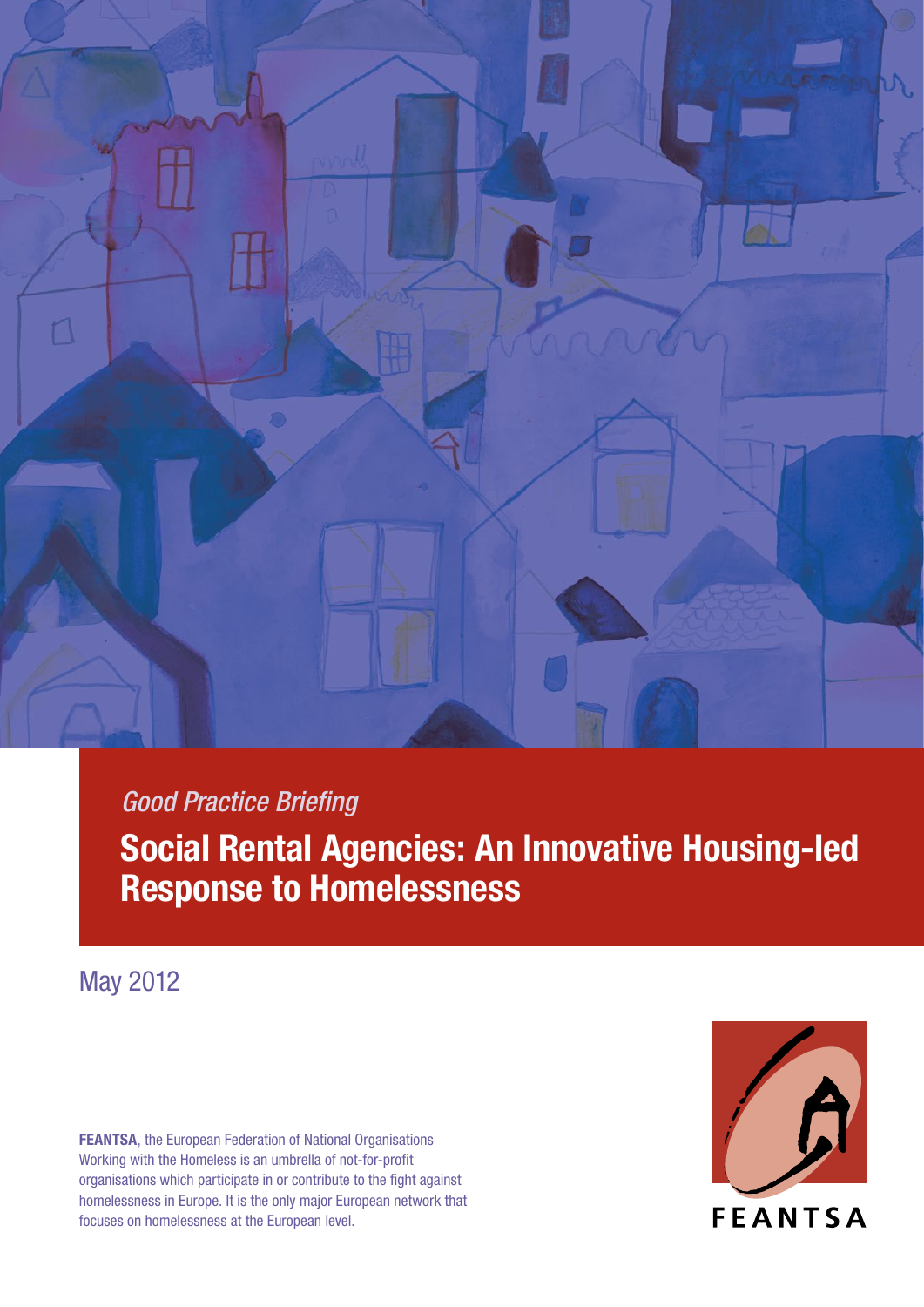## Acknowledgements

This report was drafted by Pascal De Decker, Sint-Lucas School of Architecture in co-operation with the FEANTSA office and the members of the FEANTSA Housing Working Group.

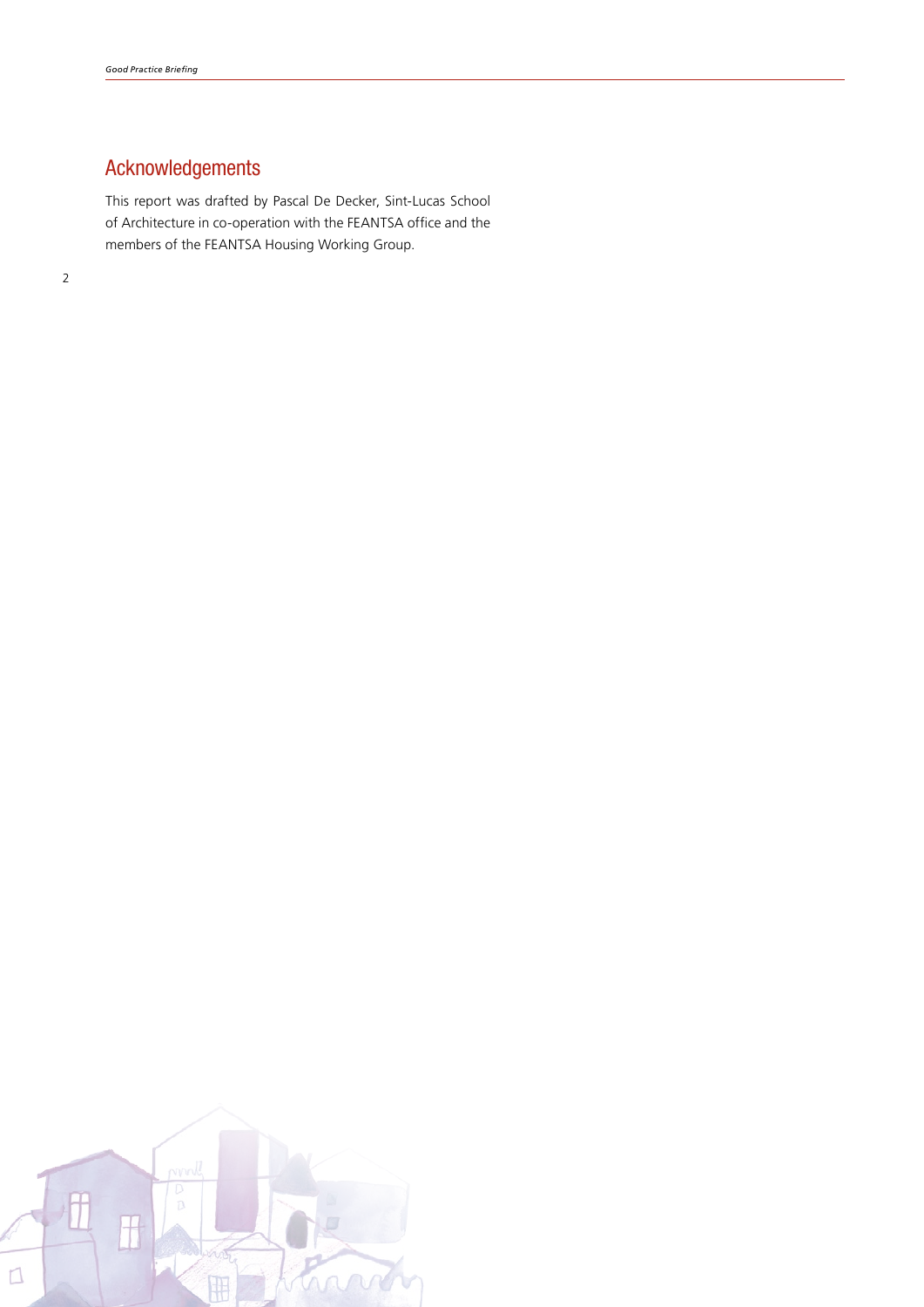

 $\overline{3}$ 

# **Contents**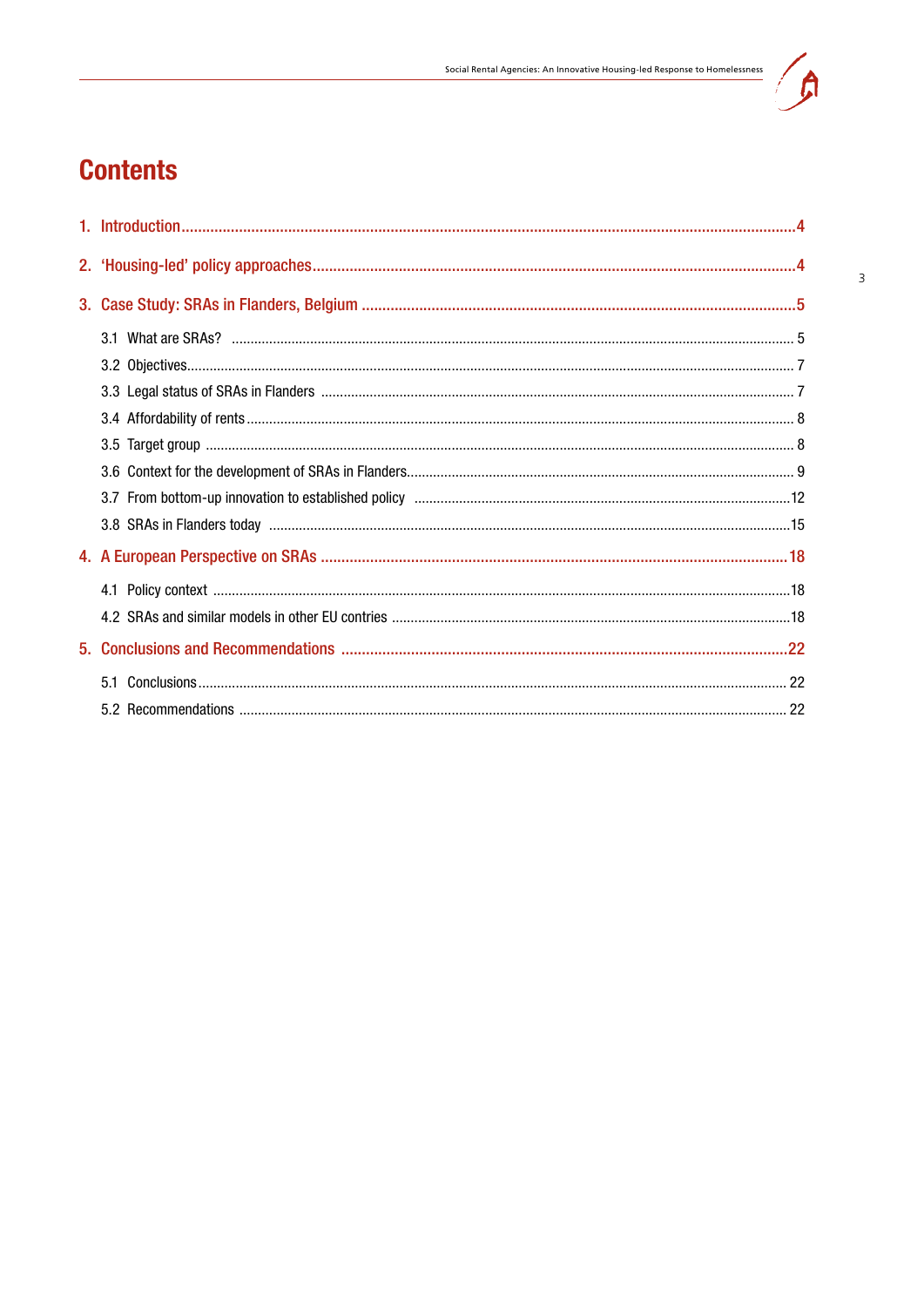4

## <span id="page-3-0"></span>**1. Introduction**

FEANTSA is currently developing priorities in the area of social innovation. The FEANTSA housing working group believes that ending homelessness requires developing, testing and scaling up a range of effective **housing-led responses** to homelessness.

This briefing is the second resource produced by FEANT-SA's Housing Working Group on innovative housing-led approaches to homelessness. It puts forward **Social Rental Agencies** (SRA) as an example of a housing-led innovation in the area of homelessness. It demonstrates that the SRA model has considerable potential to help meet the housing needs of homeless people in Europe. The briefing focuses in detail on the how the SRA model was developed and scaled up in Flanders, Belgium. The model has a long history and is well embedded in homeless policy in this context. Focusing in on the historical development of the model in one specific context allows a full exploration of its innovative nature.

The briefing begins with a discussion of what housing-led policy approaches are. It then explores in detail the nature and development of SRAs in Flanders. This is followed by an exploration of the relevance of SRAs in other European countries. Finally, recommendations are presented about how to support the transfer of SRAs in order to help meet the housing needs of people experiencing homelessness and housing exclusion.

The briefing should be of interest to policymakers, service providers, social housing providers, private landlords and other stakeholders in the fight against homelessness at European, national, regional and local level.

## **2. 'Housing-led' policy approaches**

The term 'housing-led' was developed by the jury of the European Consensus Conference on Homelessness in order to describe all policy responses to homelessness that increase access to permanent housing and increase capacity for both prevention of homelessness and the provision of adequate support to re-housed people according to their needs. According to such an approach, housing policy has a central role to play in solutions to homelessness.

On the 14 September 2011, the European Parliament adopted a Resolution calling for an EU homelessness strategy. One of the key demands was a call for "a specific focus on housing-led approaches under the social innovation strand of the European Platform against Poverty and Social Exclusion in order to strengthen the evidence base on effective combinations of housing and floating support for formerly homeless people and inform evidence-based practice and policy development**<sup>1</sup>** ."

AN

In November 2011 the FEANTSA housing working group published a policy paper entitled "Housing-led policy approaches: Social innovation to end homelessness in Europe"**2**. This paper established the following:

- **•** There is great scope for innovation in homelessness policy and practice. This should involve developing, testing, promoting and scaling up effective practices in order to make progress towards ending homelessness.
- The current EU policy context presents a range of opportunities for social innovation and social policy experimentation. The Europe 2020 Agenda, and particularly the European Platform against Poverty, promotes social innovation as a means to tackle poverty, foster inclusive growth, recover from the crisis and address long term needs. On the 6th October 2011 the Commission adopted a draft legislative package on cohesion policy for the period 2014-2020. The package makes social innovation

1 B7-0475/2011 See http://feantsa.horus.be/code/EN/theme.asp?ID=1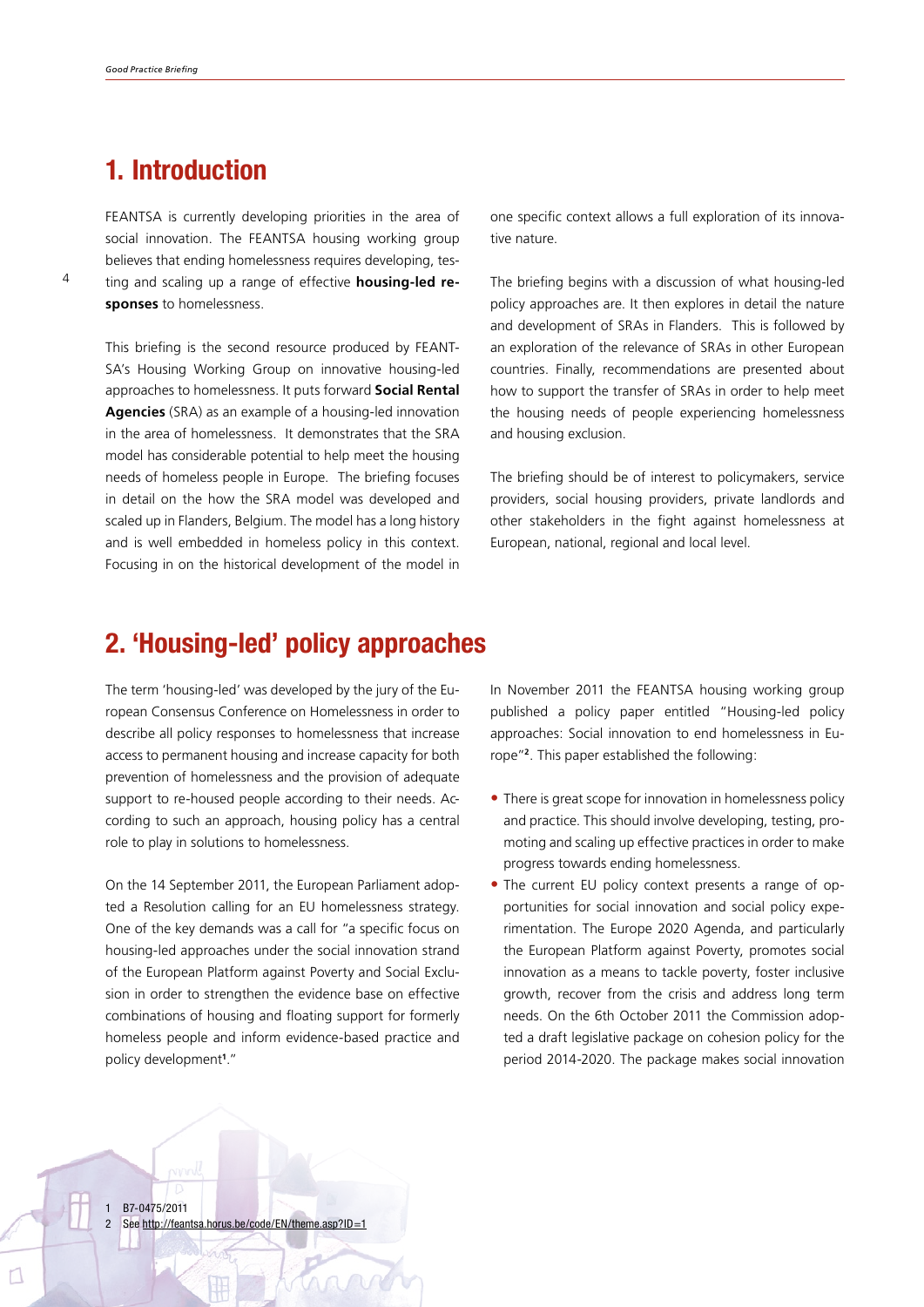

<span id="page-4-0"></span>a central concern for the structural funds. Furthermore, the proposed EU Programme for Social Change and Innovation (EUPSCI) will support policy coordination, sharing of best practices, capacity-building and testing of innovative policies through social experimentation. Successful innovations shall be scaled up with support from the European Social Fund (ESF). EUR 97 million will be allocated to experimental projects under the EUPSCI. In addition social innovation is promoted through the Innovation Union flagship, which aims to improve conditions and access to finance. The Commission has also launched a pilot called Social Innovation Europe to provide expertise and a networked "virtual hub" of social innovators.

**•** Housing-led approaches constitute a highly promising field for innovation in relation to homelessness. Housing-led policies provide permanent affordable housing solutions as a first response to people who are homeless or threatened by homelessness. Housing-led approaches also incorporate, where required, support to maintain housing and make progress towards social inclusion. Housing-led approaches represent a significant departure from the "staircase" or "continuum of care" approach, which has been the dominant response to homelessness in Europe. According to the "staircase" or "continuum of care" approach, stable housing is the end goal in the reintegration process and homeless people, particularly those with complex support needs, move through various stages in different residential services before becoming "ready" for re-housing.

• Housing First is one example of a housing-led homelessness intervention. It is a particular service-delivery model that places long-term homeless people with complex support needs into independent housing with a personalized and intensive package of support. There is a growing discourse and evidence-base relating to Housing First in European contexts and it is broadly recognized as an innovative approach that can make a positive contribution to homelessness strategies in Europe.

The current briefing builds on the previous paper and examines SRAs as another example of innovative housing-led responses to homelessness. SRAs are a way of promoting access to tenancies for homeless people and ensuring that these tenancies offer a sustainable housing solution.

## **3. Case Study: SRAs in Flanders, Belgium**

### 3.1 What are SRAs?

SRAs are non-profit housing institutions that address the housing problems of poor and vulnerable people. In the Belgian context, SRAs have tended to be rooted in homeless services. SRAs are active in all three of Belgium's regions (Flanders, Brussels and Wallonia). This briefing focuses on Flanders, where SRAs are particularly well established, and presents the way that they have evolved as a social innovation in this context.

SRAs act as mediating agents between private landlords and people in housing need. In short, SRAs lease dwellings in order to sublet them at an affordable rent to tenants with low-incomes. They focus on households who are vulnerable on the housing market and who face specific barriers accessing housing.

The basic concept of an SRA is as "splendid as simple"**<sup>3</sup>**. An SRA contacts a private landlord and offers to lease their property. If they agree, the SRA provides a tenant and guarantees payment of rent and maintenance of the physical quality of the housing. SRAs negotiate rents and are able to offer lower than market rates because the landlord's revenue is guaranteed over a long time period (normally 9 years). SRAs also subsidise and carry out renovations in order to incentivise landlords to lease their properties.

The practicalities of letting are transferred from the landlord to the SRA. SRAs select tenants and carry out administrative and management tasks. These include making a property inventory, registration of the rental contract, processing of deposits, collection of rent, fire insurance and the organisation of repairs and maintenance.

Tenant support is also at the heart of the SRA mission. SRAs play a service brokerage role and link to other welfare organisations to provide tenant support services on the basis of need (e.g. addiction services, support with administrative issues etc.).

3 Silkens, S. (2006) *Van jong vreemd eendje naar een interessante partner : SVK's in Vlaanderen* [From Intruder to Interesting Partner : SRAs in Flanders] (Brugge : Uitgeverij Vanden Broele).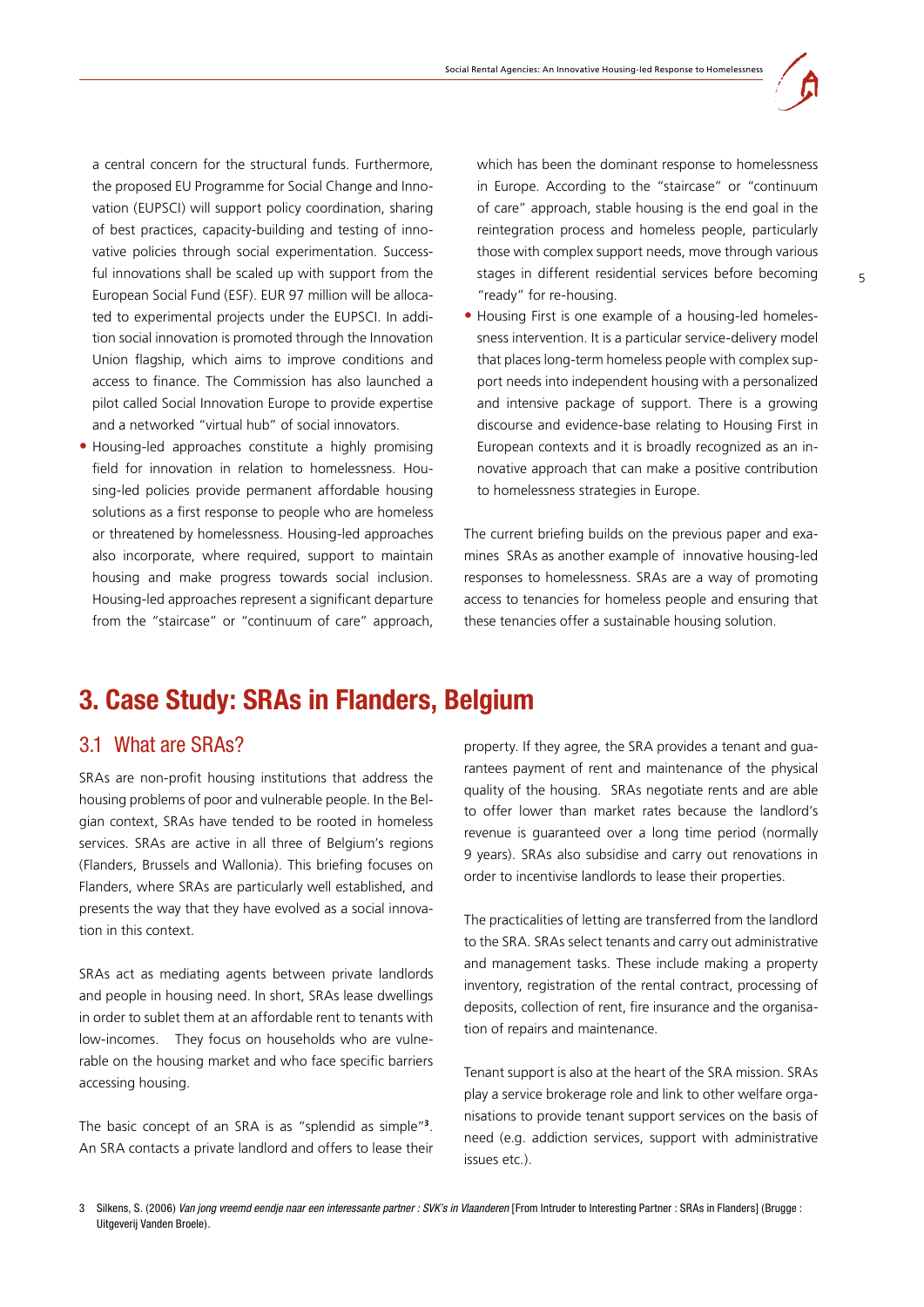The diagrams below (fig.  $1 - 3$ ) provide an overview of the functioning of SRAs.



*Fig 1: Basic Functioning of an SRA*

*Source: Adapted from OCMW Gent Presentation, 2012 HABITACT Peer Review* 

#### *Fig.2: Overview of the partnership between an SRA and Landlord:*

| <b>Landlord</b>                                                                                                                                       |                                                                                                                                                                 |  |
|-------------------------------------------------------------------------------------------------------------------------------------------------------|-----------------------------------------------------------------------------------------------------------------------------------------------------------------|--|
| <b>Requests:</b><br>Prompt payment of the rent<br>Maintenance of the house<br>Rational occupation<br>Judicial support<br>Administrative support       | Offers:<br>Below market/"social" rent<br>Compliance with quality standards<br>Rental contract for a period of 9 years<br>No say in the profile of the subtenant |  |
| <b>SRA</b>                                                                                                                                            |                                                                                                                                                                 |  |
| Offers:<br>Guaranteed monthly payment of the rent<br><b>Rental mediation</b><br>Handyman service<br>Legal occupation standard<br>Professional support | <b>Requests:</b><br>Affordable housing<br>High-quality housing<br>Housing certainty<br>To be open to all candidate-tenants                                      |  |

*Source: Adapted from OCMW Gent Presentation, 2012 HABITACT Peer Review*

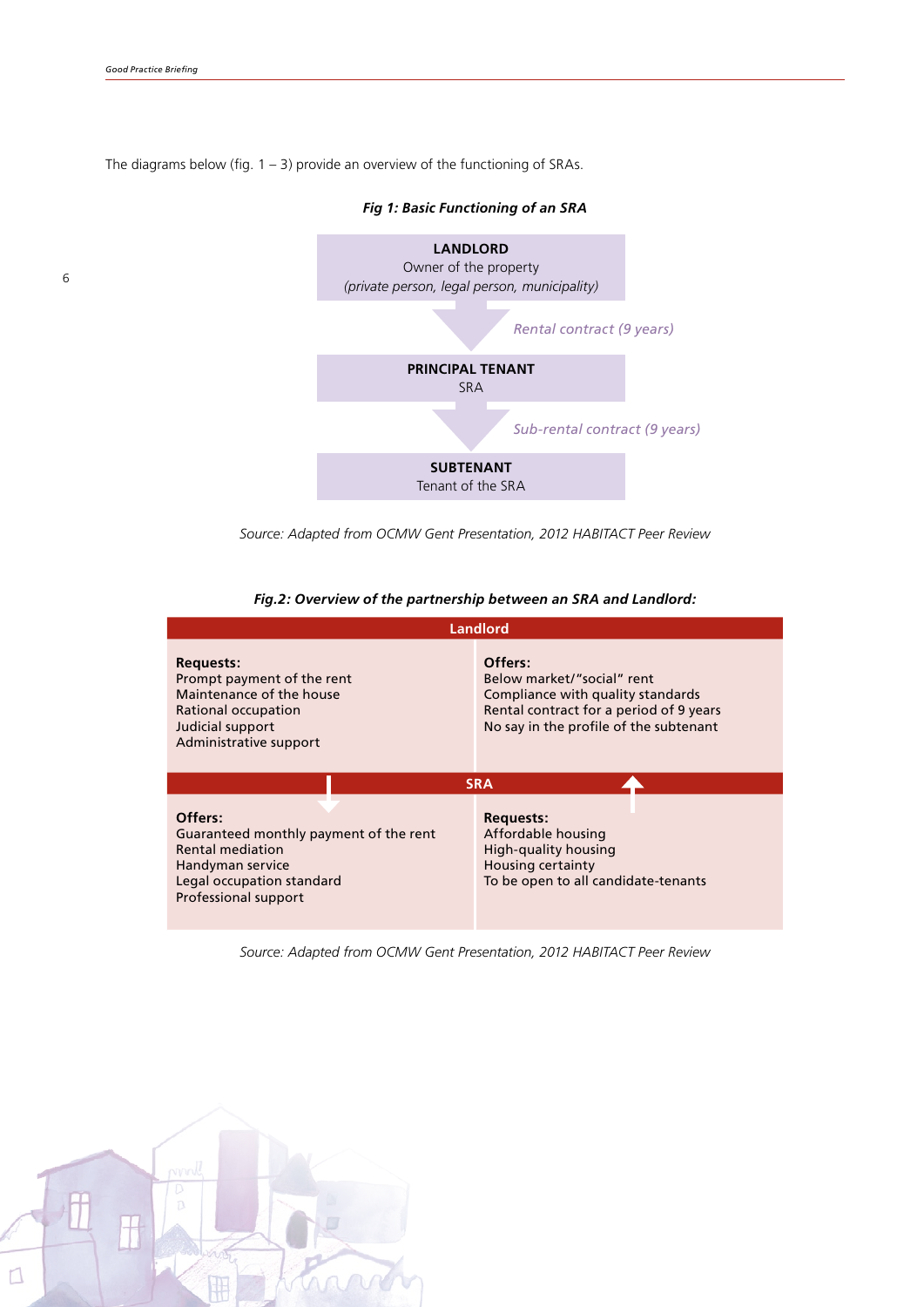7

<span id="page-6-0"></span>

| <b>SRA Tenant</b>                                                                                                                                                                                                                                       |                                                                                                                                                                                                                                |  |
|---------------------------------------------------------------------------------------------------------------------------------------------------------------------------------------------------------------------------------------------------------|--------------------------------------------------------------------------------------------------------------------------------------------------------------------------------------------------------------------------------|--|
| <b>Provides:</b><br><b>Requests:</b><br>Appropriate accommodation<br>Participation in rental counselling<br>Affordable rent<br>Maintenance of the house/being a good<br>Security of tenure<br>tenant<br>Support<br>Prompt payment<br>Open communication |                                                                                                                                                                                                                                |  |
| <b>SRA</b>                                                                                                                                                                                                                                              |                                                                                                                                                                                                                                |  |
| Offers:<br>High-quality housing<br>"Social"/affordable rent<br>Rental subsidy<br>9-year rental agreement<br>Rental counseling                                                                                                                           | <b>Provides:</b><br>Professional rental counselor<br>Support including a "general chores" team,<br>link to welfare services<br>Follow-up of the rent<br>Mediation in case of arrears<br>General assistance with enquiries etc. |  |

#### *Fig 3. Overview of the relationship an SRA and its tenants*

*Source: Adapted from OCMW Gent Presentation, 2012 HABITACT Peer Review*

As demonstrated by the above diagrams, SRAs are able to offer an attractive package to private landlords and therefore negotiate below market rents. This package allows activation of the private rental sector as a source of quality, affordable housing for people in housing need. At the same time, the SRA is able to offer a combination of affordable rents and light tenancy support to facilitate successful tenancies for vulnerable households. SRAs are housing-led in that they focus on access to housing and the integration of housing and support in order to maintain this.

### 3.2 Objectives

Social rental agencies form part of a movement to ensure adequate and affordable housing for vulnerable tenants through **socializing the private rental sector***.* This means withdrawing the management of private rented accommodation from the mechanisms of the free market and replacing these by social management. The objectives of SRAs are:

- (1) To increase the number of houses available for vulnerable people and households;
- (2) To improve the quality of the accommodation in the lower end of the private rental sector;
- (3) To provide housing at an affordable rent;
- (4) To link housing with support for tenants.

SRAs deliver these objectives through mediation of the private rental market, the linking of housing with welfare work and the development of local policy networks to offer an integrated approach.

### 3.3 Legal status of SRAs in Flanders

According to the current Flemish governmental decision on the recognition and subsidizing of SRAs**<sup>4</sup>** , their main tasks are:

- **•** To lease, within a certain geographical area, dwellings from private landlords in order to sublet them in a secure fashion to households and single people that are in housing need and require an affordable rent;
- To offer participation to the tenants and advice regarding tenancy rights;
- To work together with local housing and welfare agencies and in particular to take initiatives to set up networks;
- To be open to all potential tenants, regardless their gender, nationality, ethnicity or their ideological, philosophical or religious beliefs**<sup>5</sup>**

<sup>4</sup> Governmental decision of 16 March 2004

<sup>5</sup> Silkens, S. (2006) *Van jong vreemd eendje naar een interessante partner : SVK's in Vlaanderen* [From Intruder to Interesting Partner : SRAs in Flanders] (Brugge : Uitgeverij Vanden Broele).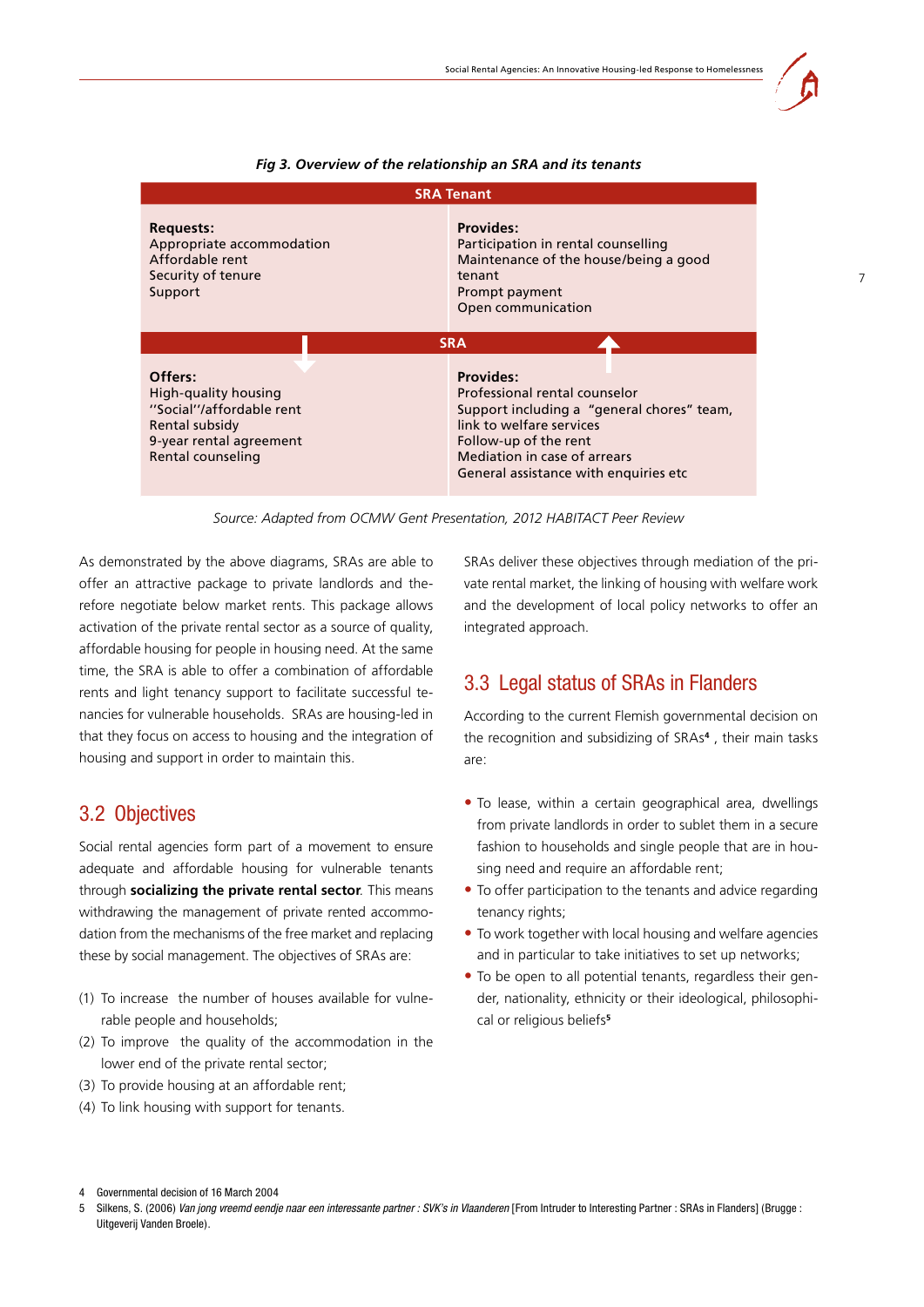<span id="page-7-0"></span>SRAs are regulated by the regional governments in Belgium. Nevertheless they also function within the framework of the national private rental legislation. So it is the federal legal framework that determines private market rents (a matter of free negotiation between landlords and tenants), the length of a legal lease (a standard lease is 9 years but short term contacts are also possible) and the conditions for contract termination. This leaves the Flemish and other regional governments with a limited "policy space". The regional governments pay the wages of the SRA staff and some working credits. They also support SRAs to carry out their additional responsibilities (e.g. participation of tenants; negotiation of rents etc) and oblige the SRAs to use 9 year contracts for subleases.

### 3.4 Affordability of rents

SRAs differ from classical social housing companies because they do not own houses**6**. They have to behave as tenants on the private rental market. They are able to negotiate lower than market rents using a guarantee of rent payment over a long lease (including any time when the property is not sublet) as well as their capacity to contribute to the maintenance/refurbishment of the dwelling.

The negotiated rent is the rent the subtenant has to pay. This implies that an average SRA rent is higher than an average social rent. The affordability gap between market rent and an affordable rent can, in the case of Flanders, be narrowed using a rent allowance. This is a subsidy to support low income households and persons who move from a poor quality dwelling to a better one. The subsidy has two parts: (1) a one off installation grant and (2) a monthly grant. This is an important element of success for the SRA model which can only achieve its objectives by ensuring that rents are accessible to low income households.

### 3.5 Target group

The allocation systems of SRAs tend to target tenants with low incomes and high levels of housing need. SRAs have developed a points system to determine allocations. This includes 6 categories of priority for which points are awarded:

#### **Four compulsory priorities**

- **•** Housing need
- **•** Net disposable income
- **•** Dependent children
- Request of existing tenant request to move to another dwelling of the SRA

#### **Two optional priorities**

- Number of years on waiting list
- Local connection to the city

The higher the points score of the applicant, the higher their priority within the allocation system. Housing need and net disposable income are weighted so that they account for the more points than the other priorities. Fig 4 shows how points are allocated for housing need according to this system. Homeless people and those in the greatest housing need benefit from this allocation system. According to 2009 figures from the Flemish umbrella of social rental agencies (VOB), 30% of new SRA tenants in Flanders were homeless**<sup>7</sup>** . In Ghent in 2012, 90% of the tenants of SRAs were formerly homeless people.**<sup>8</sup>** This specific allocation system has allowed SRAs in Flanders to compensate to some extent for the limited capacity of social housing allocation systems to provide housing to homeless people.

- 6 Although this is not excluded (e.g. ownership through donation).
- 7 VOB defines homelessness according to four categories: people sleeping rough or in shelters, people staying in institutions, people in emergency accommodation, and people living with friends/family
- 8 PEER REVIEW on Homelessness Policies in Ghent Discussion Paper, Maarten Davelaar

 $Q \cap Q$ 

8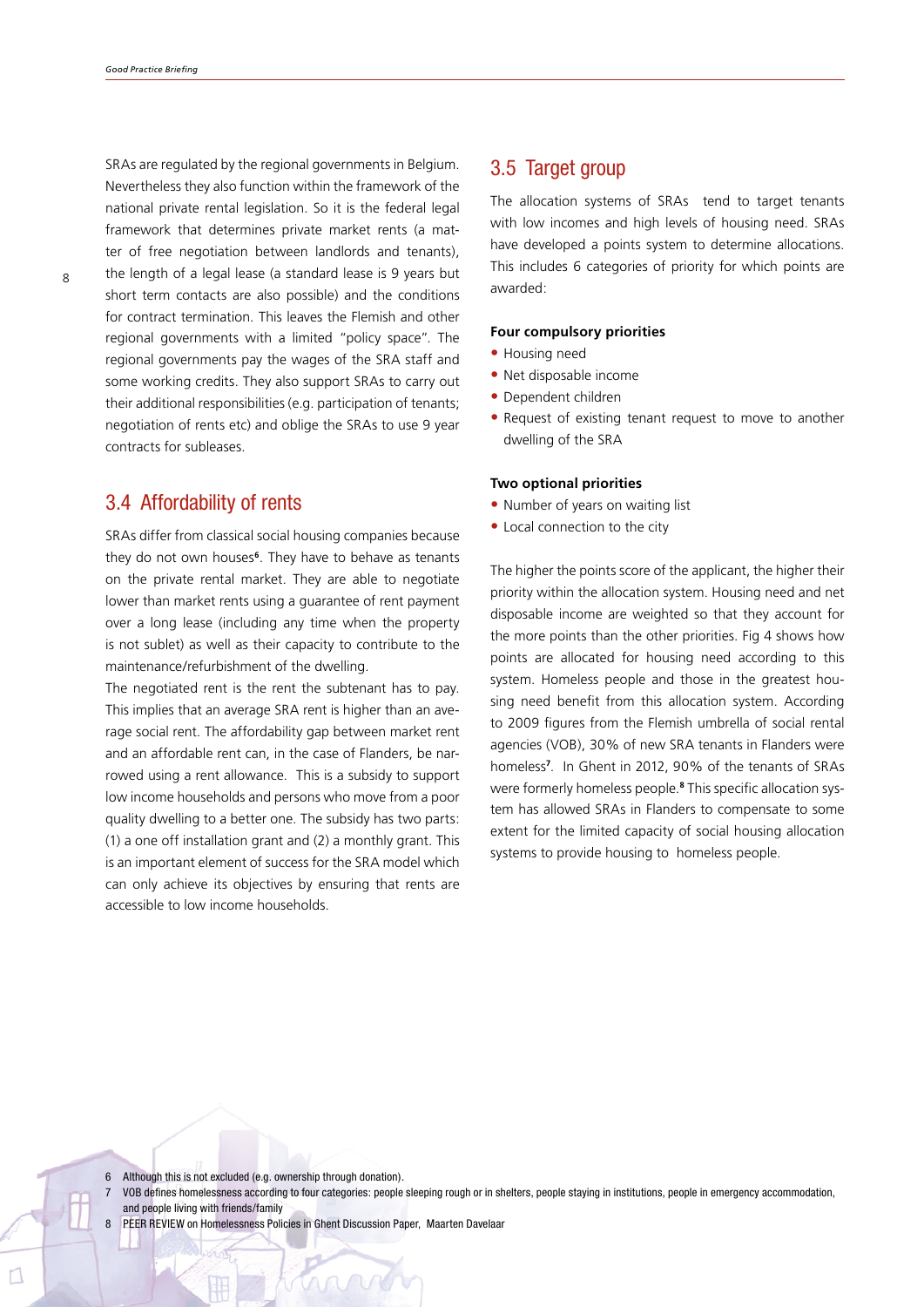

#### <span id="page-8-0"></span>*Fig. 4 SRA points system for housing need*

| <b>INDICATOR OF HOUSING NEED</b>                                                              | <b>POINTS</b> |
|-----------------------------------------------------------------------------------------------|---------------|
| <b>Effective or threat of homelessness</b>                                                    |               |
| No housing or shelter                                                                         | 20            |
| Staying in prison, institution, or homeless accommodation                                     | 17            |
| Stay in refuge, emergency shelter, temporary accommodation, hotel                             | 17            |
| Loss of housing and living with friends or family                                             | 17            |
| Legal eviction                                                                                | 11            |
| Eviction notice to leave accommodation within less than 3 months                              | 17            |
| Eviction notice to leave accommodation within more than 3 months                              | 14            |
| <b>Camping</b>                                                                                |               |
| Living on a camp site                                                                         | 17            |
| <b>Housing quality or overcrowding</b>                                                        |               |
| Un-inhabitable, unsuitable or non-standard accommodation with order to leave accommodation    | 20            |
| Un-inhabitable, unsuitable or non-standard accommodation without order to leave accommodation | 14            |
| Substandard accommodation                                                                     | 11            |
| Officially declared overcrowded accommodation                                                 | 20            |
| Accommodation not adapted to the household composition, without order to leave accommodation  | 17            |
| Accommodation not adapted to the household composition                                        | 14            |
| <b>Housing afforability</b>                                                                   |               |
| Accommodation costs are more than 50% of net disposable income                                | 14            |
| Accommodation costs are more than 35% and less than 50% of net disposable income              | 11            |
| Youth                                                                                         |               |
| Living independently by leaving residential youth institutions                                | 17            |

Since 2007, the specific allocation system for SRAs defined by regional legislation has been abolished. This means that SRAs now operate within the same framework as social housing providers. Whilst many still choose to use a differentiated points system to define housing need, there is concern that the abolishment of an SRA-specific allocation regime will allow "creaming" in the future. This means SRAs may be able to favour criteria such as local connection, age or family status that might lead to a reduction in allocations to tenants perceived as "risky" or "difficult to house". Until 2007, a specific clause also allowed a small number of tenancies to be reserved and allocated to those specifically categorized as "difficult to house" on the basis of their history.

The capacity of the SRA sector to target the most vulnerable has been an important part of its innovative nature and it's value-added within the broader housing policy landscape. It is therefore important that appropriate allocation systems remain an integral part of the SRA model.

### 3.6 Context for the development of SRAs in **Flanders**

According to L. Notredame<sup>9</sup> there are three key elements that often contribute to the developments of innovative housing initiatives: housing crises, housing activism and developments within welfare and work.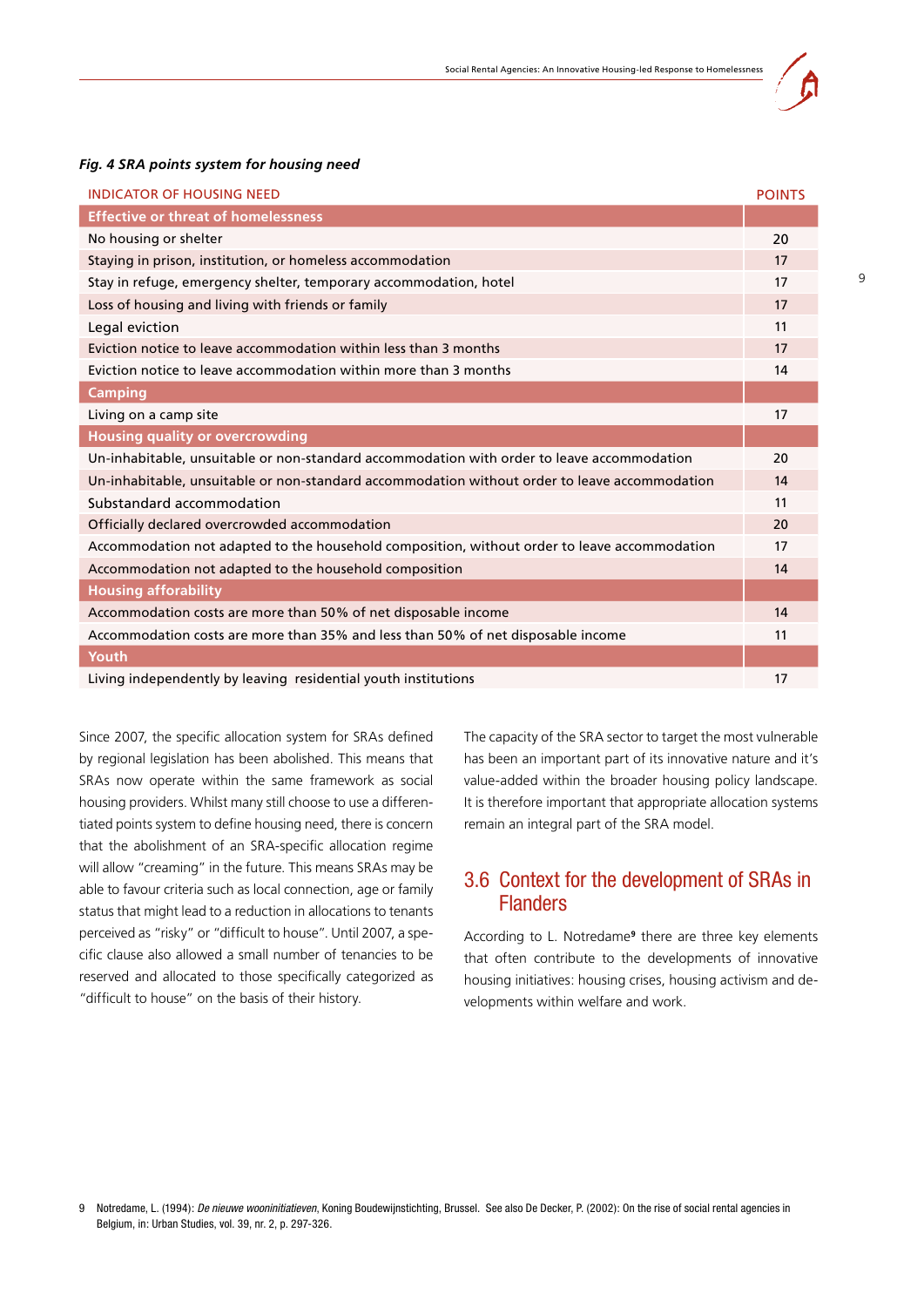10



*Fig.5 the context for innovative housing initiatives* 

*Source: Adapted from L. Notredame (1994)* 

#### *(a) Housing crisis*

Belgium has a longstanding tradition of homeownership. In 2009 72.7 % of the population lived in owner-occupied housing, 18.5% of the population were tenants paying a market rent for their housing and 8.8 % were tenants paying reduced rent or no rent**10**. Homeownership is subsidized to a high degree. There is an insufficient supply of social rental housing relative to housing need. Furthermore, a number of barriers that limit the access of homeless people to social housing have been identified. For example, there is evidence that social housing providers can be reluctant to house some groups of homeless people as they may be seen as more likely to cause housing management problems**11**.

Given these conditions, the private rental sector is often the only housing option available to people that face homelessness and housing exclusion in Flanders. This part of the housing sector has tended to be weakly regulated and associated with insecure or temporary housing. This insecurity, compounded by recurring changes in legislation, and the power relations between landlords and tenants create important limits to the extent that the private rental sector can satisfactorily offer stable housing to homeless people or people facing housing exclusion. Barriers include unaffordable rents, poor rent-to-quality ratios and discrimination. Innovative housing initiatives such as SRAs developed in response to these problems.

Until the early 1980s, the provisions of the welfare system concealed the major weaknesses of the Belgian housing model. These weaknesses included a low level of new construction, and as a result, a stable number of poor quality bad dwellings that remained in use. However, in the early 1980s the economic and state crisis pushed the Belgian housing model into trouble. There were multiple reasons for the ensuing housing crisis, including a dramatic decrease in construction of new housing (private as well as social) and socio-demographic developments (namely the rise of small households and migration). These factors led to an increasing number of households being housed in old, poor quality housing. At the same time, as new house construction fell, the government liberated the private rental market completely. After a period of temporary private rental acts, on 29th December 1983**<sup>12</sup>** a new act of longer duration was introduced which brought in 'the free negotiation of contracts'. Under this act, the determination of the initial rent and the contract duration were left to 'voluntary decision' by the contracting parties (the landlords and the tenants)**13**. This constituted a deregulation of the market.

The decrease in new construction blocked entrance to the housing market. A growing number of households had to find housing within the existing stock – either in the private rental or the owner-occupied sector. From the top of the market, a substitution process started that displaced the rest downwards. A larger share of the households with a

10 Eurostat (online data code: ilc\_lvho02)

12 M.B. 30 Dec. 1983

<sup>11</sup> Pleace et al (2011) *Social Housing Allocation and Homelessness*, EOH Comparative Studies on Homelessness, Brussels, available at http://eohw.horus.be/files/freshstart/Comparative\_Studies/2011/Feantsa\_Comp\_Studies\_01\_2011\_WEB.pdf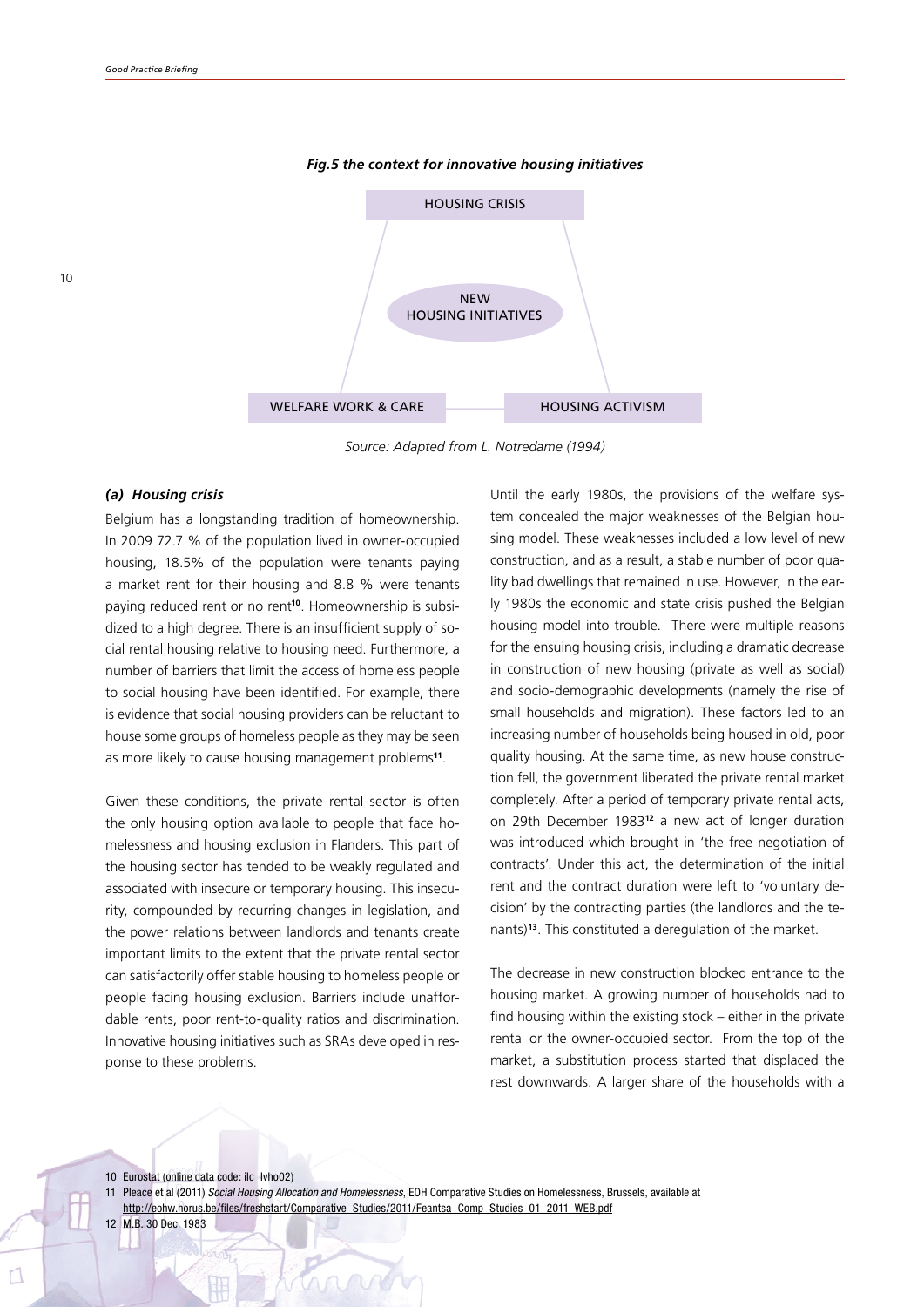higher income was now purchasing a house instead of building one. This led to greater competition on the purchasing market, pushing up house prices. This in turn led to further substitution from purchasing to renting and displacement from high to low quality housing. Ultimately, poor people were competing with one another for poor housing and the rents for such dwellings increased. This led to growing flexibility at the bottom end of the private rental market. New rental "products" were introduced. For example, in the cities older houses were divided at great speed into small flats and rooms. Some landlords even let mattresses and garages.

This overall context created the preconditions for smallscale social innovations that were able to meet the housing needs of poor people which were being not being adequately responded to. This in turn led to the development of the first SRAs.

#### *(b) Housing activism*

Housing activism played an important role in the conceptualisation and generation of innovative housing initiatives in Belgium during the 1980s. Housing activism has a long tradition and tenants' associations have generally been especially active in the conception of new housing products. Housing activism was fed by the economic crisis of the 1970s and early 80s. Legal advice centres and tenants' associations were key agents for this type of innovation. They worked to provide better advice and participation for tenants in the context of the housing crisis and provided and contributed to an "eco system" that would foster the development of SRAs.

#### *(c) Changes within welfare work and social services*

Due to the housing crisis, housing problems became an increasingly core area of attention for social service providers. This reflected the evolving needs of their service users.

This move towards housing within welfare is also part of the deinstitutionalisation movement*.* Deinstitutionalisation refers to a shift from institutional to community-based services. Taking account of human rights and dignity, quality of life and health, as well as autonomy and social inclusion, it is increasingly accepted that community-based services are better able to respond to the needs of social service users than institutional care settings**<sup>14</sup>**. As a result of deinstitutionalisation, integrated care packages to facilitate living in the community have become an increasingly important mode of service delivery. This broad historical evolution is based on critiques of institutional settings and inspired by new service models. It is also framed by concerns over growing budgets in the context of rising needs. This development means that housing and support are increasingly interlinked.

In this context, social service providers have taken on more and more housing and housing related functions. By the middle of 1993 the social services sector in Flanders as a whole was managing 14.000 housing units. This concerned approximately 10% of the social housing stock and 2% of all houses for rent. If current plans are implemented, this should rise to 25% of the social housing stock and 6% of the whole rental market. This shift towards housing in welfare work was another factor contributing to the development of SRAs.

One of the factors leading to new housing initiatives including SRAs has been a perception that the authorities will never solve housing problems. This led social actors to become more and more active in the housing area. In Flanders and Brussels a stock-taking of the new housing initiatives took place during the early 1990s. The researchers found a huge and diverse number of initiatives. Out of 308 public welfare centres (OCMW's), 274 were involved in housing initiatives. Activities included legal assistance, advice and support, building up a housing stock and SRAs. Local social housing companies were less involved, but some of them were engaged in projects for specific target groups (the disabled or the elderly) and tenant participation activities.

#### *(d) Homeless services*

In addition to the housing crisis, growing housing activism and broader changes in social services, a number of developments within the homeless sector shaped the emergence of SRAs.

<sup>13</sup> De Decker, P. & G. Inslegers (1996), *Jammed between Housing and Property Rights. Belgian private renting in perspective* – paper voor het seminarie 'The operation and regulation of the privately rented sector in Europe', Wast Hill House, Birmingham, 20-224 november 1996

<sup>14</sup> Report of the Ad Hoc Expert Group on the Transition from Institutional to Community-based Care, European Commission, Directorate-General for Employment, Social Affairs and Equal Opportunities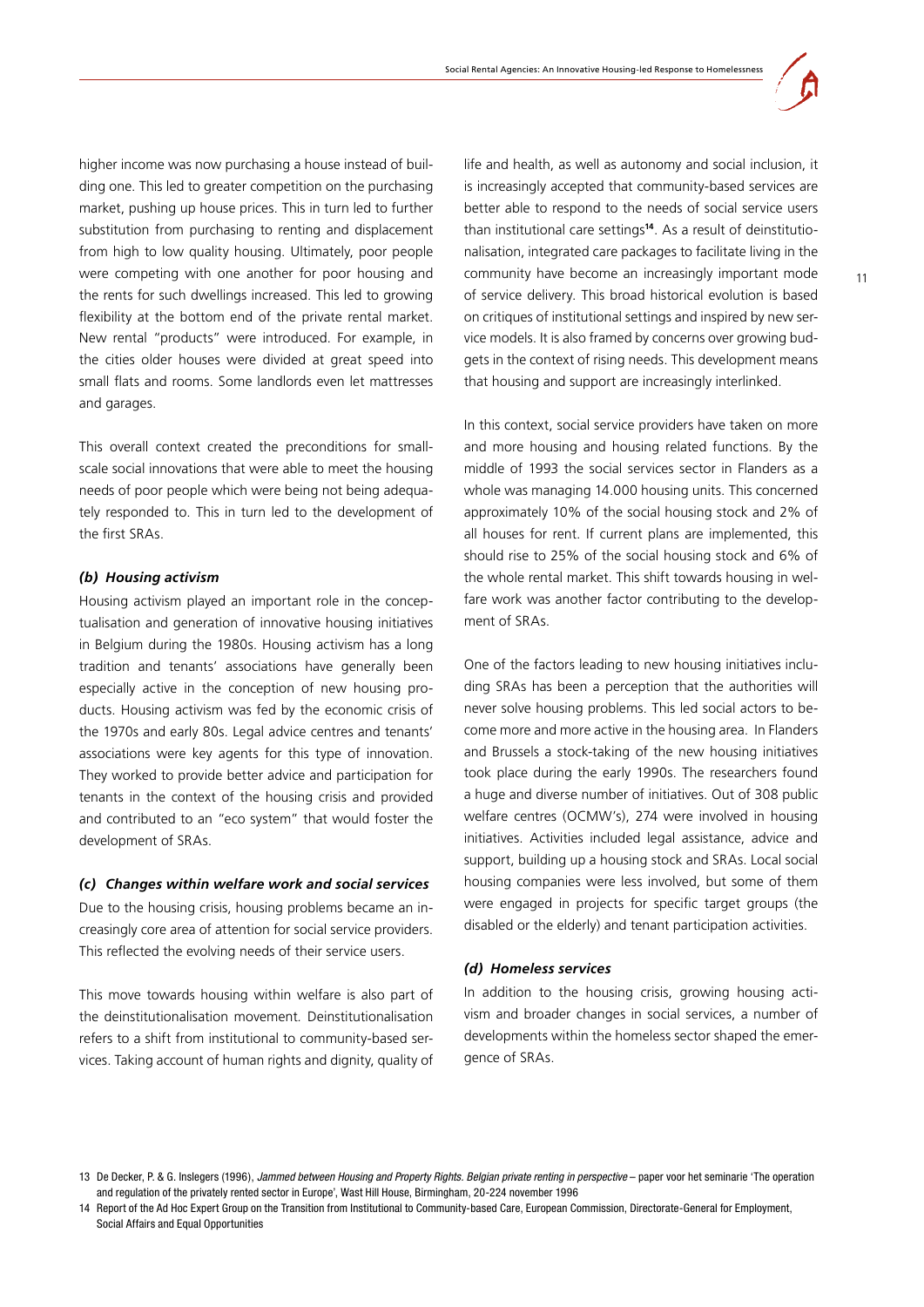<span id="page-11-0"></span>Since the 1960s, there has been growing diversity within the homeless service sector. This was linked to the deinstitutionalization movement and sought to facilitate homeless people living in small units in shared mainstream houses within communities. As this type of service developed, new target groups were discovered: people who had been unable to access institutions or who were staying in inappropriate settings because they had no other choice (e.g. runaways, victims of domestic violence). This led to new homeless service forms: crisis intervention, half-way homes, centres for addicts, supported housing and shared housing models. This dynamic would lead to a diversity of homeless services offering alternatives to hostel and shelter provision.

Over time, successful move-on became an important objective for residential homeless services. As a result there was greater focus on facilitating independence. Service users were encouraged to become fully independent as soon as possible. The result was that many people stayed for a long time in transitional services, becoming "ready" for independent living. Others left services but returned to homelessness because they were not able to be completely independent. This type of failure led to the conclusion that total independence was not an appropriate solution for a lot of homeless people. A new concept with better support services for people who were moving on from homelessness was therefore required. This shift in thinking supported the development of SRAs.

Another relevant development was the *professionalization of the homeless sector*. This gave the sector a clearer profile, which would also support the development of SRAs.

The growing importance of the notion of empowerment was also a key driver for the development of SRAs. The homeless service sector is gradually becoming less orientated towards doing things "for" or "to" homeless people. Instead, there has been an increasing emphasis on empowering service users to reach their own goals which has also supported the development of SRAs.

### 3.7 From bottom-up innovation to established policy

The SRA model can be considered as an example of social innovation because:

- 1. It responded to an unmet social need the need for integrated housing and support services for people facing homelessness or housing exclusion. These needs were not being addressed by the market or by the existing housing and homeless services. SRAs thus emerged in order to fill a gap in the provision of affordable, decent and sustainable rental housing for people in housing need. The context that created this unmet need was a stressed housing market with a very small social housing stock and problems of accessibility for those facing homelessness.
- 2. SRAs were a new idea that surfaced from the bottomup. This is a typical feature of social innovation. SRAs and linked structures were often developed with wouldbe tenants and the organizations supporting them. Later, policymakers were able to capitalize on this to improve homelessness and housing policy by scaling up the SRA concept.
- 3. SRAs created new structures, new relationships and ways of working. Again, this is typical of social innovations. Specifically, SRAs brought a part of the private landlord sector into the policy arena as actors in response to homelessness. They generated local policy networks in order to overcome sectoral boundaries and better integrate housing and support.

An innovation cycle as developed by BEPA**<sup>15</sup>** (see fig 6 below) starts with generating new ideas from the bottom-up and mobilising citizens. The innovation cycle parallels the way in which SRA's developed and took root in Flanders. The context for this process was a small social housing sector and a weakly regulated private rental sector that presented a number of barriers to access for people with low incomes. Would-be tenants and the organisations that supported them came together and created SRAs in response to the needs generated by this context. As their effectiveness became apparent, the SRA model was scaled up and integrated into housing and homelessness policy in Flanders.

*Fig 6: Innovation Cycle and Stages of the Development of SRA in Flanders*

 $Q$ 

15 BEPA (2011) *Empowering people, driving change: Social Innovation in the European Union,* Publications Office of the European Union, Luxembourg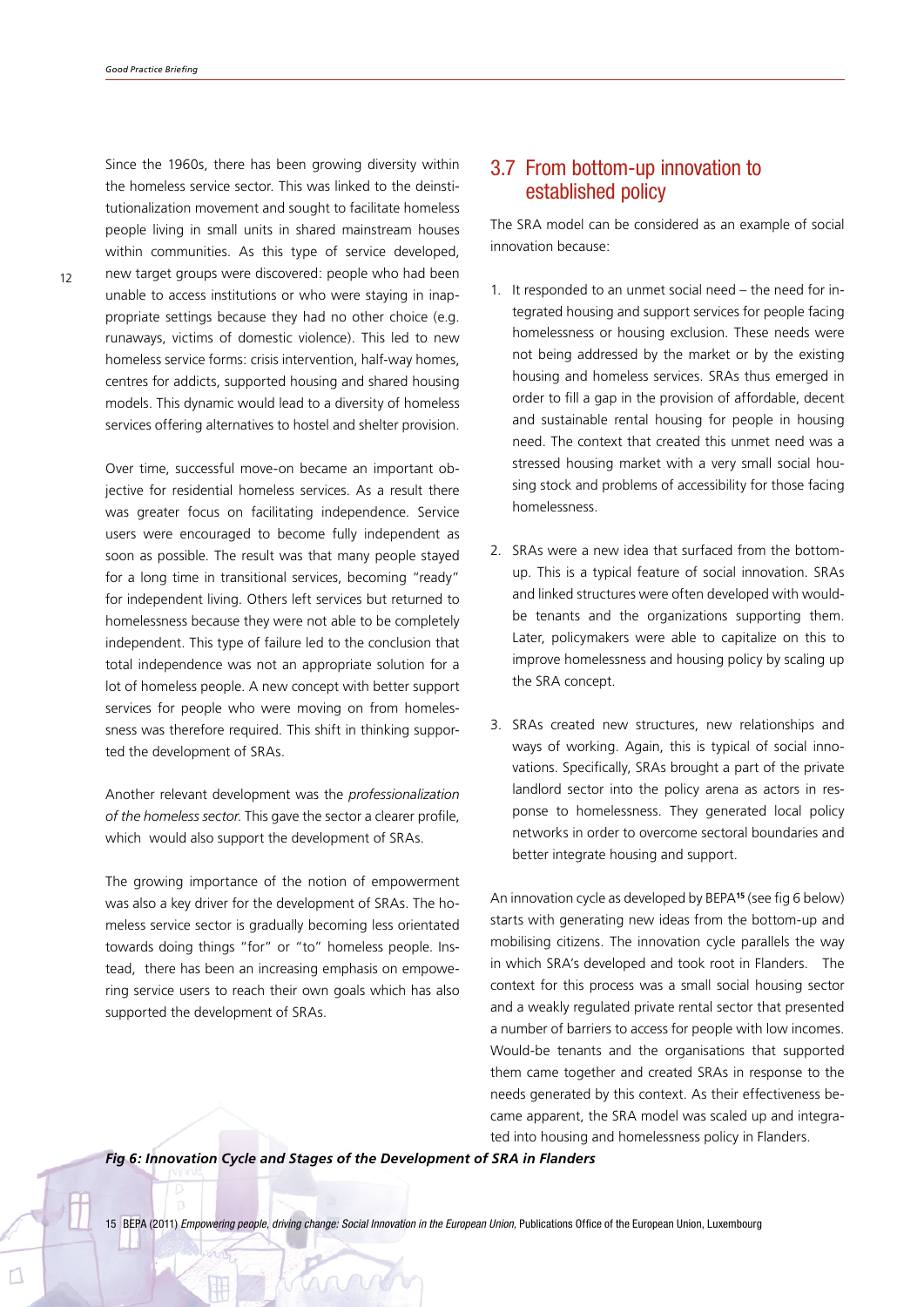| <b>Stage in the innovation cycle</b><br>(defined by BEPA)                                                                                                                                                                                                                                          | <b>DEVELOPMENT OF SRA IN FLANDERS</b>                                                                                                                                                                                                                                                                                                                                                                                                                                                                                                                                                                                                                                                                                                                                                                                                                                                                                                                                                                        |
|----------------------------------------------------------------------------------------------------------------------------------------------------------------------------------------------------------------------------------------------------------------------------------------------------|--------------------------------------------------------------------------------------------------------------------------------------------------------------------------------------------------------------------------------------------------------------------------------------------------------------------------------------------------------------------------------------------------------------------------------------------------------------------------------------------------------------------------------------------------------------------------------------------------------------------------------------------------------------------------------------------------------------------------------------------------------------------------------------------------------------------------------------------------------------------------------------------------------------------------------------------------------------------------------------------------------------|
| 1. Generation of new ideas<br>from the bottom-up.                                                                                                                                                                                                                                                  | Development of the concept:<br>The idea of an SRA model was developed by homeless service providers in<br>the early 1980s. The model was presented at a conference of the umbrella<br>organisation of homeless services (VDVO) in Ghent. It was a bottom-up initiative<br>that was proposed in response to:                                                                                                                                                                                                                                                                                                                                                                                                                                                                                                                                                                                                                                                                                                  |
|                                                                                                                                                                                                                                                                                                    | • Inefficiencies in the sourcing of housing for homeless service users. It was<br>suggested that collaborating would save the time that separate homeless<br>service providers spent prospecting housing for clients.                                                                                                                                                                                                                                                                                                                                                                                                                                                                                                                                                                                                                                                                                                                                                                                        |
|                                                                                                                                                                                                                                                                                                    | • The lack of housing options available to homeless people. This problem was<br>identified as particularly pronounced for single homeless men. As previously<br>mentioned, the social housing sector in Belgium has limited capacity to house<br>homeless people because of its small size and due to a number of access<br>barriers. The private rental market was therefore an important source of<br>housing but issues of quality, affordability and discrimination needed to be<br>overcome.                                                                                                                                                                                                                                                                                                                                                                                                                                                                                                            |
|                                                                                                                                                                                                                                                                                                    | The bottlenecks caused in temporary and transitional homeless services because<br>of the lack of suitable move-on housing.                                                                                                                                                                                                                                                                                                                                                                                                                                                                                                                                                                                                                                                                                                                                                                                                                                                                                   |
| 2. Development, testing and                                                                                                                                                                                                                                                                        | <b>Establishment of SRA services on a small scale</b>                                                                                                                                                                                                                                                                                                                                                                                                                                                                                                                                                                                                                                                                                                                                                                                                                                                                                                                                                        |
| validation of innovative<br>approaches and practices.                                                                                                                                                                                                                                              | SVK Brugge <sup>16</sup> was the first SRA in Belgium. It was founded in the early 1980s The<br>initiative came from social service providers in the health and welfare sectors. It<br>involved a broad coalition of actors involved in the housing problems of vulnera-<br>ble people. It proved successful and the idea was quickly reproduced.                                                                                                                                                                                                                                                                                                                                                                                                                                                                                                                                                                                                                                                            |
| 3. Accumulation and<br>consolidation of a body of<br>good practice and success<br>stories to be spread and<br>transferred.<br>4. Enabling social innovations<br>and change by building<br>bridges and exploiting<br>synergies between unrelated<br>systems, institutions or<br>actions of support. | <b>Consolidation of a network</b><br>During the 1980s a wide variety of housing innovations emerged. This led to<br>the foundation of an umbrella organisation in Flanders. The 'Flemish forum for<br>resident's interests' (Vlaams Overleg Bewonersbelangen or VOB) was created at<br>a conference in Antwerp in 1993. This conference was attended by representati-<br>ves of cities and communities, tenants' organisations, various social services and<br>other stakeholders. The creation of a co-ordinating umbrella for all new housing<br>initiatives was a big step in terms of consolidating a body of good practice and<br>refining the SRA model. The aims of the umbrella were:<br>• To sustain local action in the areas of housing advice, support, information,<br>training and documentation.<br>• To offer logistical support for campaigning and stimulate the formation of<br>local networks.<br>• To create a representative structure and an evidence base to inform<br>policymaking. |
|                                                                                                                                                                                                                                                                                                    | The VOB provided an umbrella organisation for a wide range of housing<br>initiatives including SRAs. It played a key role in overcoming sectoral boundaries.                                                                                                                                                                                                                                                                                                                                                                                                                                                                                                                                                                                                                                                                                                                                                                                                                                                 |

À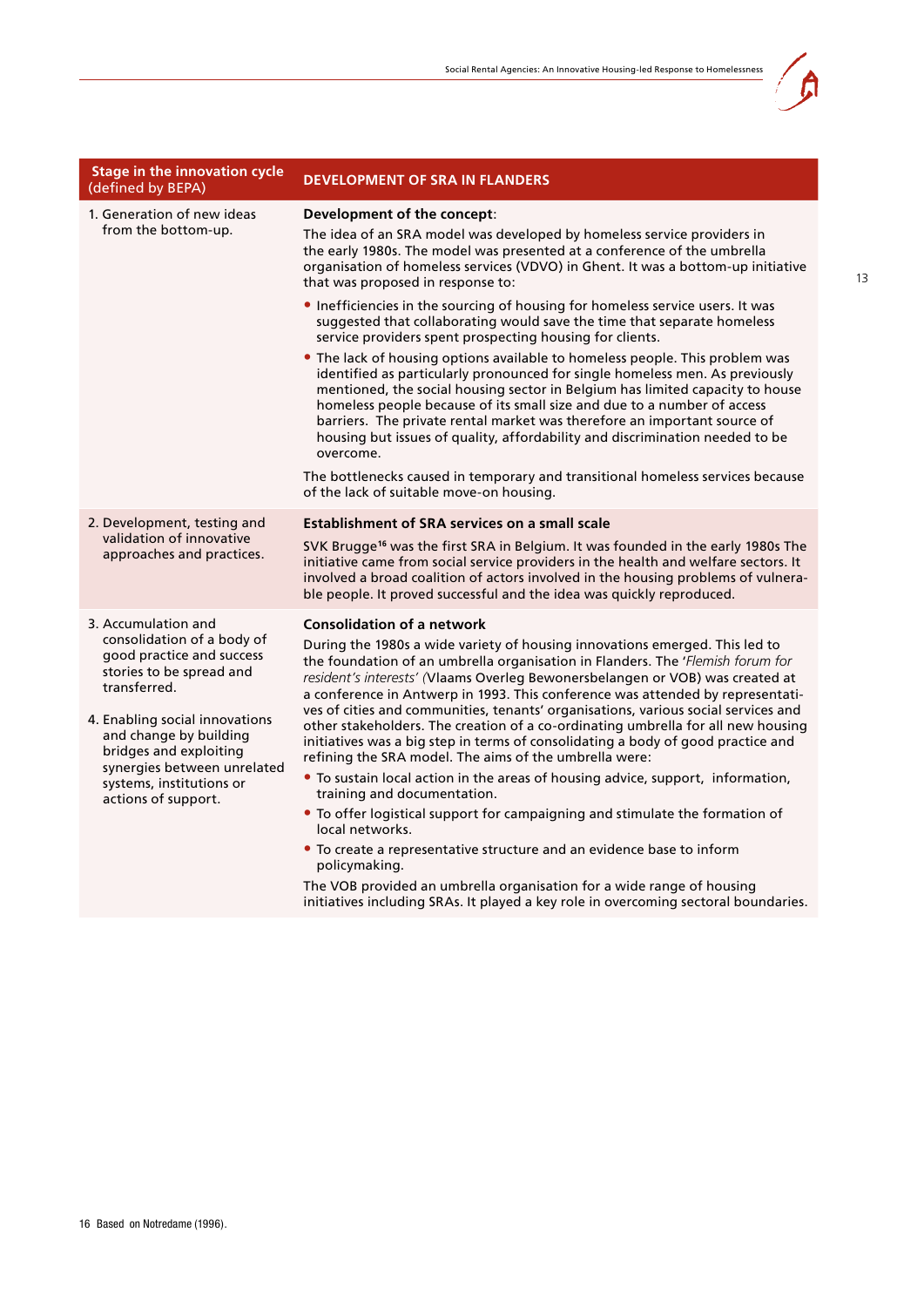|  | <b>Stage in the innovation cycle</b><br>(defined by BEPA)                                                 | <b>DEVELOPMENT OF SRA IN FLANDERS</b>                                                                                                                                                                                                                                                                                                                                                                                                                                                                                                                                                                                                                                                                                                                                                                                                                                                                                                                                                      |  |
|--|-----------------------------------------------------------------------------------------------------------|--------------------------------------------------------------------------------------------------------------------------------------------------------------------------------------------------------------------------------------------------------------------------------------------------------------------------------------------------------------------------------------------------------------------------------------------------------------------------------------------------------------------------------------------------------------------------------------------------------------------------------------------------------------------------------------------------------------------------------------------------------------------------------------------------------------------------------------------------------------------------------------------------------------------------------------------------------------------------------------------|--|
|  | 5. Testing of hypotheses                                                                                  | <b>Governmental recognition as a social experiment</b>                                                                                                                                                                                                                                                                                                                                                                                                                                                                                                                                                                                                                                                                                                                                                                                                                                                                                                                                     |  |
|  | through experimentation.<br>6. Increasing awareness;<br>building capacities and<br>mobilising for change. | Since their inception in the 1970s, many housing innovations including SRAs<br>relied on precarious funding through donations and grants. On the 17th of<br>November 1993, a contract, known as 'the convention' was signed between<br>the Flemish Minister for Housing and the VOB. This meant that nine SRAs were<br>recognized and funded for an experimental three year period with a monitoring<br>and reporting mechanism.<br>The convention defined the target groups of the SRAs as single persons, people<br>in receipt of benefits, ethnic minorities, single parents and homeless people. In<br>order to be a partner in the convention, an SRA needed to fulfil the following<br>criteria:<br>• achieve a minimal increase of the number of dwellings available to vulnerable<br>people, taking into account quality and affordability criteria.<br>• work in the private rental sector<br>• provide minimal social support<br>• stimulate networking in the local environment |  |
|  |                                                                                                           | The outcomes of these three year experimental programmes were used to<br>increase awareness, strengthen capacity and inform longer term and broader<br>implementation of SRAs.                                                                                                                                                                                                                                                                                                                                                                                                                                                                                                                                                                                                                                                                                                                                                                                                             |  |
|  | 7. Supporting change in<br>structures, organizations and<br>institutional frameworks                      | <b>Becoming a housing institution</b>                                                                                                                                                                                                                                                                                                                                                                                                                                                                                                                                                                                                                                                                                                                                                                                                                                                                                                                                                      |  |
|  |                                                                                                           | Flanders' first housing law was voted in July 1997. It encompasses the legal<br>framework for the recognition and funding of SRAs. The decision of the Flemish<br>government defines the core task of an SRA as to lease houses on the private<br>rental market in order to sublet them at a reasonable rent to households in<br>housing need, after renovation if necessary. Their second task is to offer tenants<br>participation and support. Their third task is networking and joint working with<br>local authorities, housing providers and social services.                                                                                                                                                                                                                                                                                                                                                                                                                       |  |
|  |                                                                                                           | In order to be legally recognized an SRA needs to prove experience, either by<br>being active as an SRA for at least six months or being recognised under the<br>urban policy legislation. SRAs must not discriminate against tenants on the basis<br>of their nationality or beliefs. SRAs must also demonstrate their networking<br>role.                                                                                                                                                                                                                                                                                                                                                                                                                                                                                                                                                                                                                                                |  |
|  |                                                                                                           | In order to get subsidised the main conditions are:                                                                                                                                                                                                                                                                                                                                                                                                                                                                                                                                                                                                                                                                                                                                                                                                                                                                                                                                        |  |
|  |                                                                                                           | • to have the appropriate legal structure                                                                                                                                                                                                                                                                                                                                                                                                                                                                                                                                                                                                                                                                                                                                                                                                                                                                                                                                                  |  |
|  |                                                                                                           | • to be recognized (as above) and have at least 2 years experience                                                                                                                                                                                                                                                                                                                                                                                                                                                                                                                                                                                                                                                                                                                                                                                                                                                                                                                         |  |
|  |                                                                                                           | • to employ at least one staff member with a university degree,                                                                                                                                                                                                                                                                                                                                                                                                                                                                                                                                                                                                                                                                                                                                                                                                                                                                                                                            |  |
|  |                                                                                                           | • to have the participation of third partners in the structure of the SRA. (The<br>SRA must offer local social housing authorities, local authorities and local<br>social authorities the opportunity to participate in decision-making at board<br>level),                                                                                                                                                                                                                                                                                                                                                                                                                                                                                                                                                                                                                                                                                                                                |  |
|  |                                                                                                           | • to work in several neighbourhoods (or a neighbourhood of more than<br>100,000 inhabitants),                                                                                                                                                                                                                                                                                                                                                                                                                                                                                                                                                                                                                                                                                                                                                                                                                                                                                              |  |
|  |                                                                                                           | • to rent at least 30 dwellings to poor and vulnerable people                                                                                                                                                                                                                                                                                                                                                                                                                                                                                                                                                                                                                                                                                                                                                                                                                                                                                                                              |  |
|  |                                                                                                           | • to rent dwellings of reasonable quality                                                                                                                                                                                                                                                                                                                                                                                                                                                                                                                                                                                                                                                                                                                                                                                                                                                                                                                                                  |  |
|  |                                                                                                           | • to agree to co-operate with the recognized but unsubsidised SRAs.                                                                                                                                                                                                                                                                                                                                                                                                                                                                                                                                                                                                                                                                                                                                                                                                                                                                                                                        |  |
|  |                                                                                                           | This legal framework has allowed the integration of SRAs into housing policy<br>on the basis of evidence on their effectiveness. This was the final stage in their<br>establishment and a milestone in scaling-up.                                                                                                                                                                                                                                                                                                                                                                                                                                                                                                                                                                                                                                                                                                                                                                         |  |

(Source: Adapted from BEPA 2010)

H

14

用

H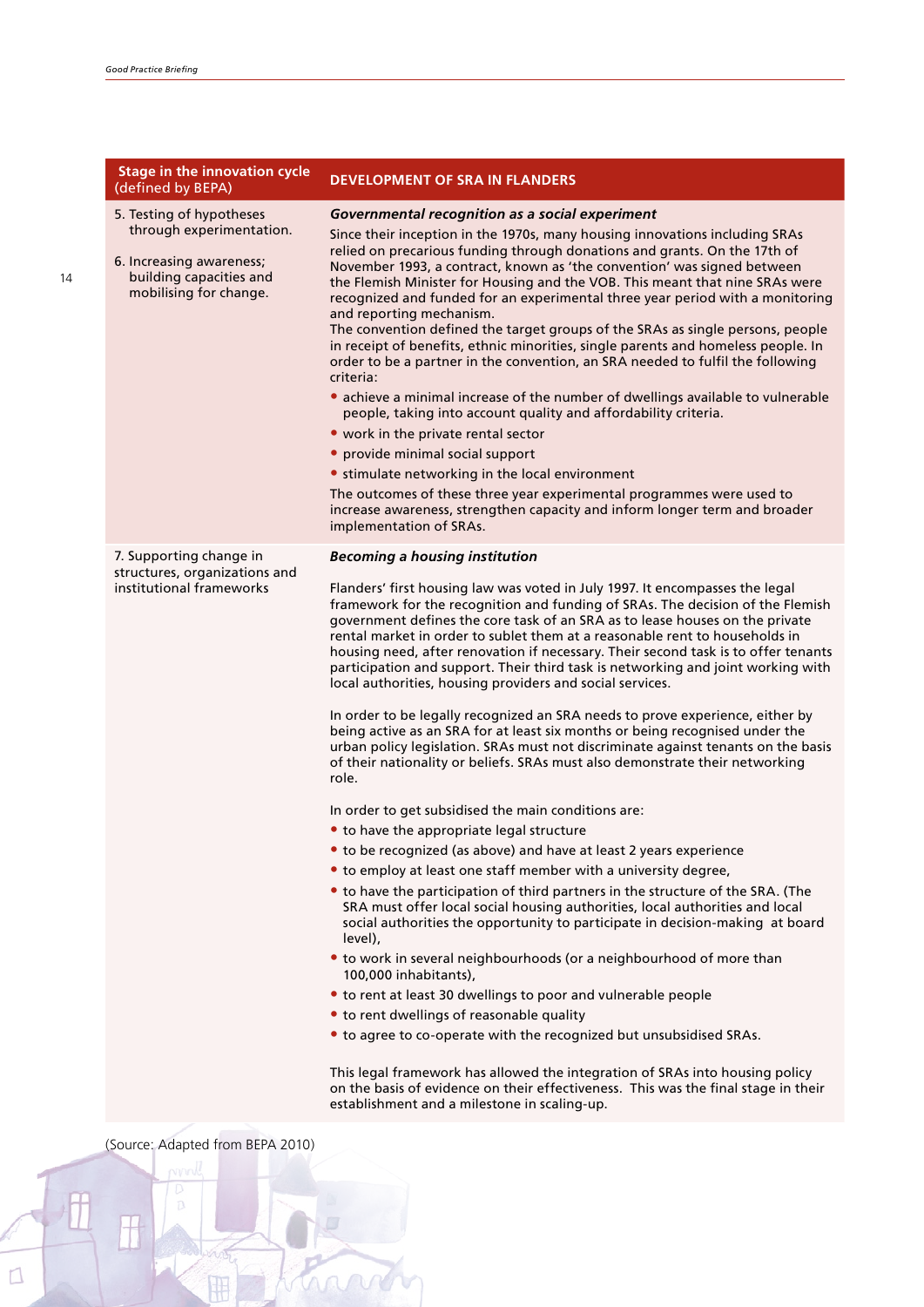<span id="page-14-0"></span>*Fig. 7 Summary of key milestones in the development of SRAs*

**1970s:** The foundation of tenant's organisations in Brussels, Borgerhout (Antwerp) & Ghent

**1985:** Conference of the umbrella organisation of homeless services (VDVO) in Ghent, presenting the SRA model to the broader public

**1980s:** First SRA is founded in Brugge

**1993:** Foundation of the umbrella organisation of the so-called 'new housing initiatives', Vlaams Overlegbewonersbelangen (VOB)

**1993:** Flemish government decides to subsidize 9 SRAs and the VOB as housing experiments and gives the VOB the task of drawing up a framework

**1997:** Creation of the legal framework to recognize and subsidize social rental agencies in the Flemish housing code

**2004:** Decision of the Flemish government regarding regulation, recognition and financing of SRAs

**2007:** The introduction of a general social rental regulation also regulating the allocation procedures used by SRAs

**2007:** Assessment through the eyes of the landlords

**Expected:** new regulation criteria for the recognition and financing of SRAs

### 3.8 SRAs in Flanders today

SRAs are now an established element of housing and homelessness policy in Flanders. At the end of 2009 a total of 51 subsidized and non-subsideized SRAs were operating**17**. This had risen steeply from 34 in 2003 (fig. 8). SRAs are active in 237 of the 308 Flemish municipalities (77%) and rent out 4,913 dwellings, an increase of 75% since 2003 (fig. 9).The average number of dwellings per SRA has risen from 54.8 in 1999 to over 77 in 2006 and to 96.3 in 2009. The largest SRA (De Poort in Kortrijk) rents out more than 500 dwellings. A very large majority of the dwellings are rented from a private landlord (fig 9) although some SRAs also now work with social housing, municipal housing and properties that they own themselves.

#### *Fig 8. Flanders: Number of recognized SRAs*

|                | 2003 | 2006. | 2009 |
|----------------|------|-------|------|
| Subsidized     | 24   | 32    | 44   |
| Non-subsidized | 10   | 14    |      |
| Total          | 34   | 46    |      |

#### *Fig 9 . Flanders: Number of dwellings rented out by SRAs*

|                | 2004 | 2006 | 2009 |
|----------------|------|------|------|
| Subsidized     | 2385 | 2905 | 4600 |
| Non-subsidized | 407  | 638  | 313  |
| Total          | 2792 | 3543 | 4913 |

#### *Fig 10. Flanders: Origin of the SRA dwellings*

|                                   | number | share          |
|-----------------------------------|--------|----------------|
| Private landlord                  | 4,534  | 92             |
| Owned by the SRA                  | 89     | $\overline{2}$ |
| Municipality/local social service | 255    | 5              |
| ocial housing company             | 27     | 0.5            |
| Province                          | 8      | 0.2            |
| Total                             | 4,913  | 100            |

17 There is a distinction between subsidized and non-subsidized SRAs. The former are the SRAs that were found by ngo's and function as ngo's and get no money from other sources than from the Flemish government. The latter are founded by local authorities and/or local social services and get their money from the municipality. So they do not need additional money. Often new SRAs go through a phase of non-subsidisation since they do not meet the legally obliged number of rented dwellings.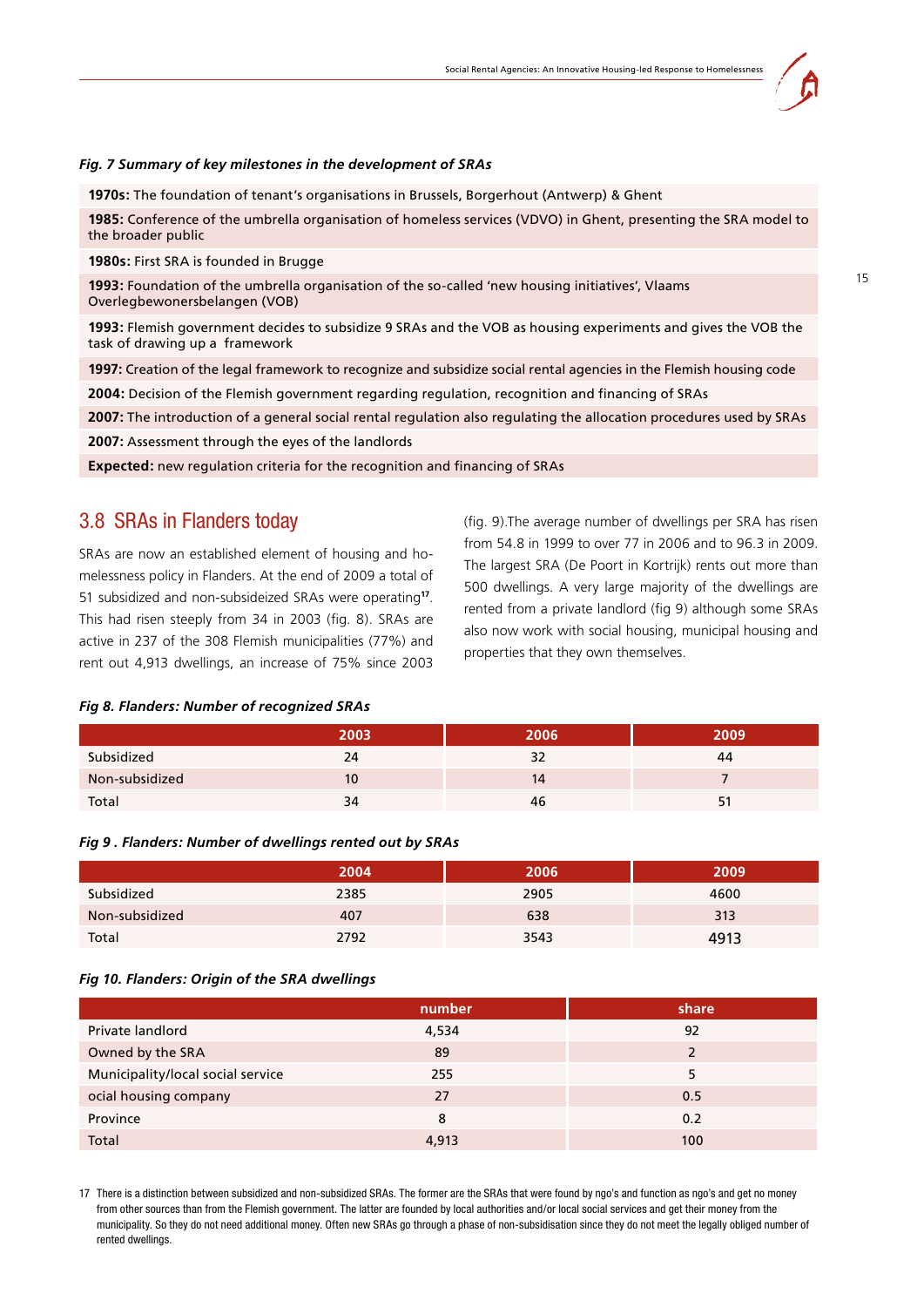In accordance with their task, SRA dwellings are rented out to vulnerable people. Only 20% of tenants has an income from (part-time) work; approximately 71% live on a social benefit (fig 11). Nearly half are single and 30% are single parents (fig. 12). 15% of the tenants are couples with children**.** 33% of the SRA tenants were homeless at the moment of allocation, implying that they were living in a caravan, an uninhabitable dwelling, on the street, or in a service for homeless persons

#### *Fig 11. Flanders, income situation of SRA tenants, 2009 (%)*

| <b>Unemployed</b>                | 17.6 |
|----------------------------------|------|
| <b>Subsistence income</b>        | 34.3 |
| Part-time job                    | 0.7  |
| <b>Disability/illness income</b> | 10   |
| <b>Work</b>                      | 19.4 |
| <b>Pension</b>                   | 3.2  |
| Other                            | 5    |
| No info                          | 9.3  |

#### *Fig 12. Flanders, family status of SRA tenants, 2009 (%)*

| Single                         | 47.9 |
|--------------------------------|------|
| <b>Couple without children</b> | 6.7  |
| Single parent                  | 29.2 |
| <b>Couple with children</b>    | 15.2 |
| No info                        | 0.8  |

As demonstrated by fig. 13, the number of applicants to SRAs rose from 6,739 in 2006 tot 9,425 in 2009, an increase of nearly 40%.

|  |  |  |  |  |  |  |  |  |  |  |  | Fig 13. Flanders, number of applications for an SRA dwelling and number of canditates on the waiting list |  |  |  |
|--|--|--|--|--|--|--|--|--|--|--|--|-----------------------------------------------------------------------------------------------------------|--|--|--|
|--|--|--|--|--|--|--|--|--|--|--|--|-----------------------------------------------------------------------------------------------------------|--|--|--|

|      | <b>New applications</b> | <b>Total number of candidates</b> | <b>Candidates/dwelling</b> |
|------|-------------------------|-----------------------------------|----------------------------|
| 2006 | 6.739                   | 11.100                            |                            |
| 2007 | 7.608                   | 12,795                            | 3.3                        |
| 2008 | 7.164                   | 13,718                            | 3.1                        |
| 2009 | 9,425                   | 13,332                            | 2.7                        |

It is clear that SRAs are now an established institution in Flanders. They were initiated by grassroots welfare organisations dealing with vulnerable and homeless persons with the aim of overcoming the difficulties that these groups faced accessing the housing market in general as well as social housing. After a period of precariousness, SRAs became institutionalised and are now seen as an indispensable housing agent in Flanders as well as the other Belgian regions of Brussels and Wallonia. The following indicate the success and status of SRAs today:

- 1. The Flemish Housing Council, a strategic advisory organ set up by the Flemish government and composed of diverse stakeholder organisations and experts, has advised the Flemish government to expand the number of SRA dwellings in order to realise the housing rights of vulnerable people on the housing market**<sup>18</sup>**
- 2. In preparation for the regional elections in 2009, a working group composed of the real estate sector, tenant's associations, welfare organisations, the Flemish housing administrations and housing experts was convened by

18 Memorandum 2009-2014; Advies 'Naar een beleid ter ondersteuningvan de private huurwoningmarkt', 9 Dec 2010).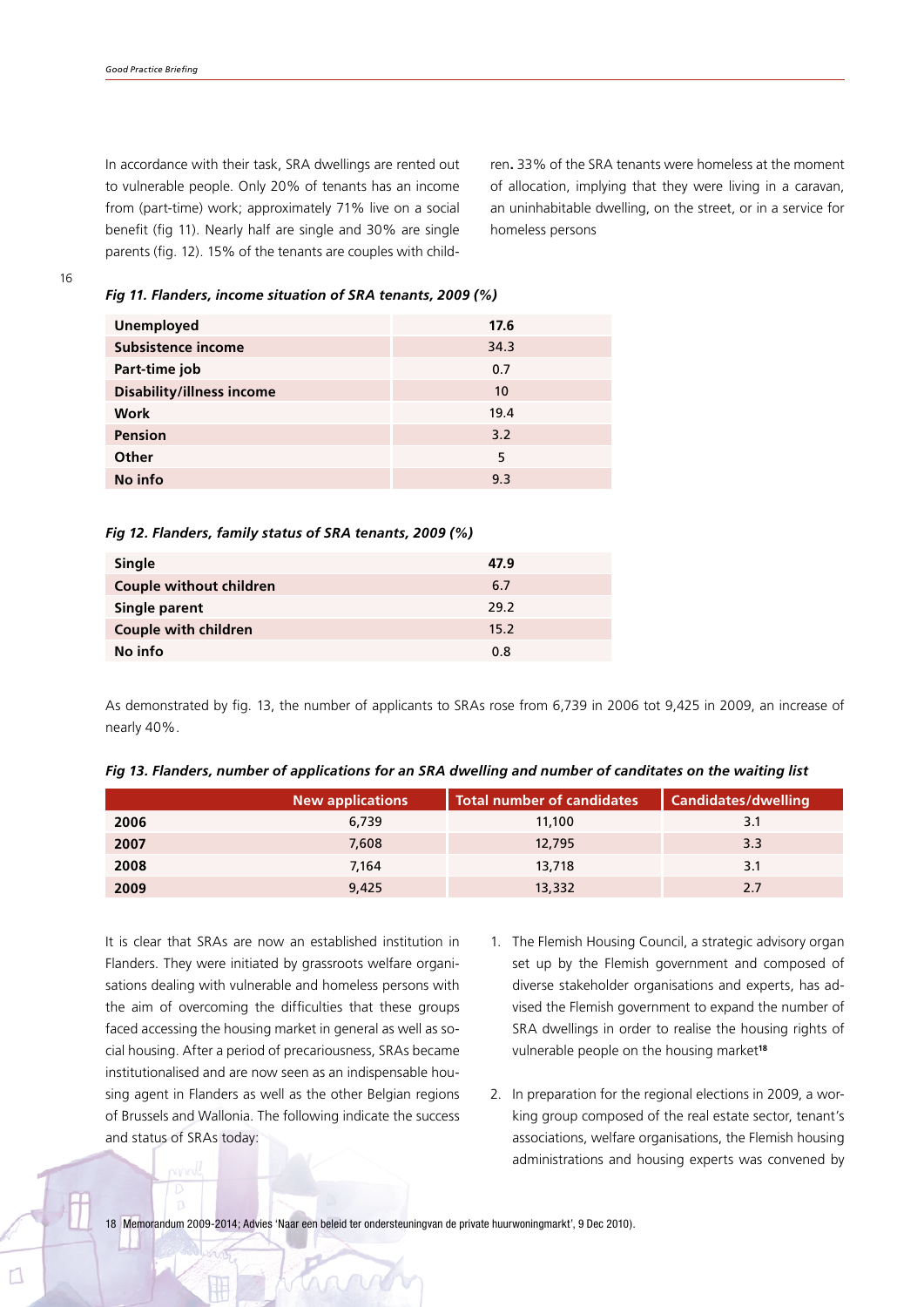

17

the Flemish Housing Administration. In a joint paper they advised the administration to strengthen the position of the SRAs**19**.

- 3. In the run up to the regional elections in 2009, the SRA model become a key reference amongst political parties**20** and lobbyists**21** – all arguing for continued expansion of the model.
- 4. Research to evaluate the model from the perspective of landlords who work with SRAs have been very positive**22**.

SRAs in Flanders are clearly an example of successful social innovation which could be transferable to other contexts in order to help meet the housing needs of people facing homelessness and housing exclusion.

19 Woonbeleid, 2009

<sup>20</sup> At least the Christian Democrats (CD&V), the Socialists (sp.a), the Greens (Groen!) and the democratic Flemish nationalist (NVA) are in favour of the expansion of the SRA model.

<sup>21</sup> At least in the memoranda of the following organisations, advisory boards and networks, we found pleads for an expansion of the SRA model: Christian Workers Movement (ACW), Flemish Housing Council (VlaamseWoonraad), organisation of municipalities (VVSG), Knowledge Centre of the Cities (Kenniscentrum Grote Steden) and the organisation of the poor (Flemish Network of Organisations working with the poor; Steunpunt tot bestrijding van armoede, bestaansonzekerheid en socialeuitsluiting).

<sup>22</sup> De Decker, P. (2009): Social rental agencies : still a splendid idea?, in: European Journal of Homelessness, vol 3, December, p. 217-232.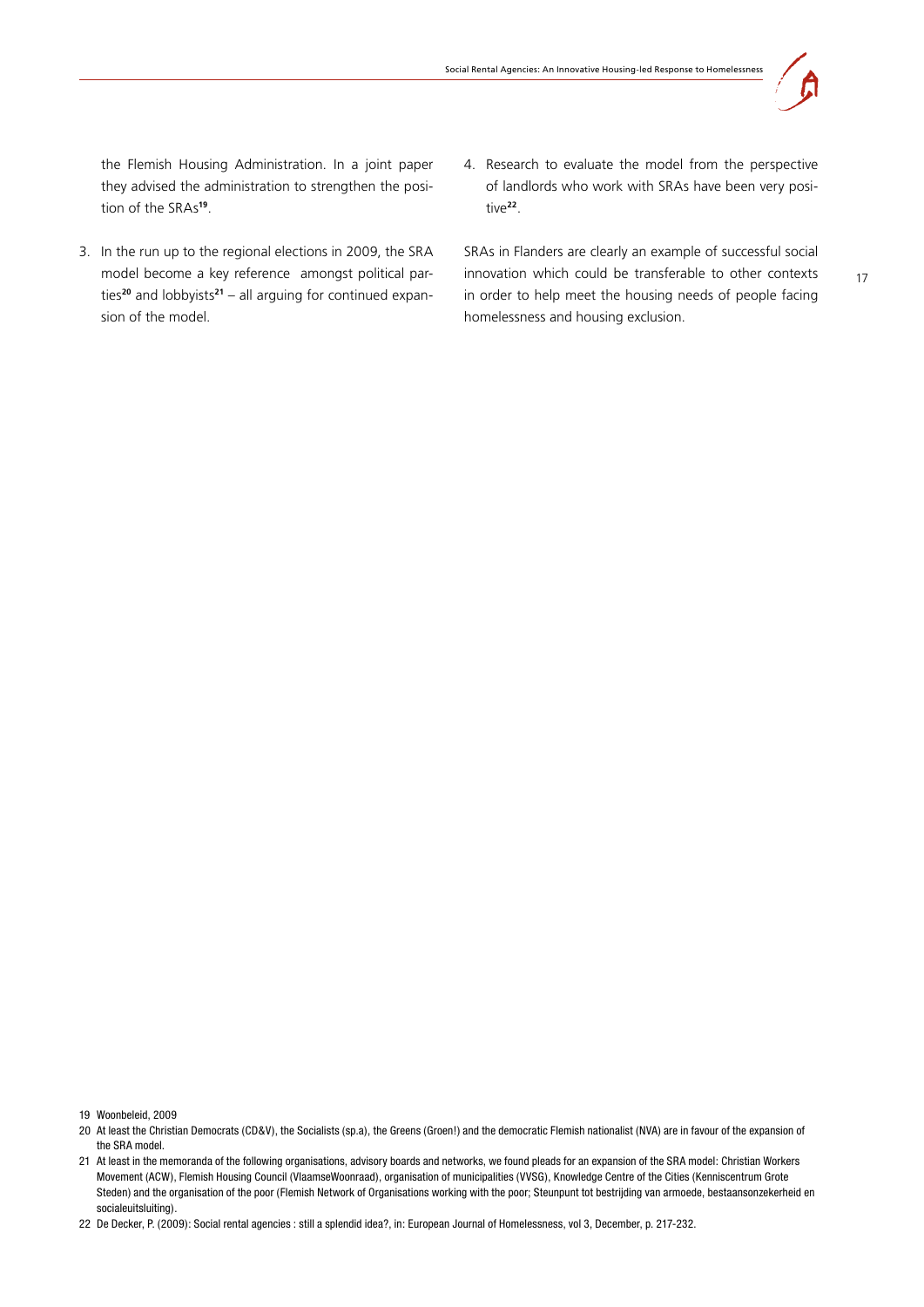## <span id="page-17-0"></span>**4. A European Perspective on SRAs**

### 4.1 Policy context

18

The following section considers the relevance and transferability of the SRA model beyond Flanders and Belgium. Policymakers and other stakeholders in the fight against homelessness in much of Europe currently face:

- A disjuncture between affordable housing supply and demand;
- Pressure on social housing stock due to competing demands and/or inadequate financing:
- Specific barriers of access to both social and private rental housing for vulnerable groups including homeless people;

The private rented sector is therefore increasingly viewed as a crucial element in the mix of housing services that can provide accessible accommodation for households at risk of homelessness that are unable or unwilling to enter into homeownership or social rented housing**23** A variety of programmes to promote access and sustain tenancies in the private rental sector are operative in a range of countries.

Whilst the private rental sector is a potentially valuable source of housing, there are concerns about its suitability as a real housing solution for homeless people. These centre on accessibility, affordability, security of tenure and quality of housing. This is why SRAs are such an interesting policy tool. They provide a potential mechanism for mobilising at least part of the private rental sector to provide affordable, secure, accessible tenancies in housing of adequate quality. Versions of SRAs have already been developed in a number of other European contexts including France, Germany, the UK and Italy. Other approaches to socializing the private rental sector through mediation between landlords and tenants have also been developed in a number of European contexts. Given that capital investment for social housing is limited or declining in many European countries, SRAs offer a potentially cost effective way of housing homeless households.

A further driver of interest in the private rental sector as a source of housing for homeless people is the emergence of housing-led approaches . Related to the broader deinstitutionalisation movement in social services, maintaining homeless people in a "homeless system" until they are "ready" to live in permanent housing is increasingly challenged as a policy paradigm. Policymakers and other stakeholders are therefore looking at ways of supporting homeless people to live independently in mainstream housing. The Housing First model whereby homeless people are housed directly in permanent secure housing with support has had an enormous impact in this respect. The pioneering 'Pathways Housing First' programme in New York relies entirely on dwellings rented from the private rental sector to house people with complex health and support needs. As the Housing First philosophy attracts growing interest in EU contexts, SRAs offer a potentially useful model for both procuring housing and for integrating housing and support services. The creation of networks to coordinate housing and support is one of the key roles of SRAs in Flanders.

## 4.2 SRAs and similar models in other EU contries

SRAs and similar interventions have been developed and implemented at different scales in a range of EU contexts.

23 De Decker and O'Sullivan (2007) Regulating the Private Rental Housing Market in Europe, European Journal of Homelessness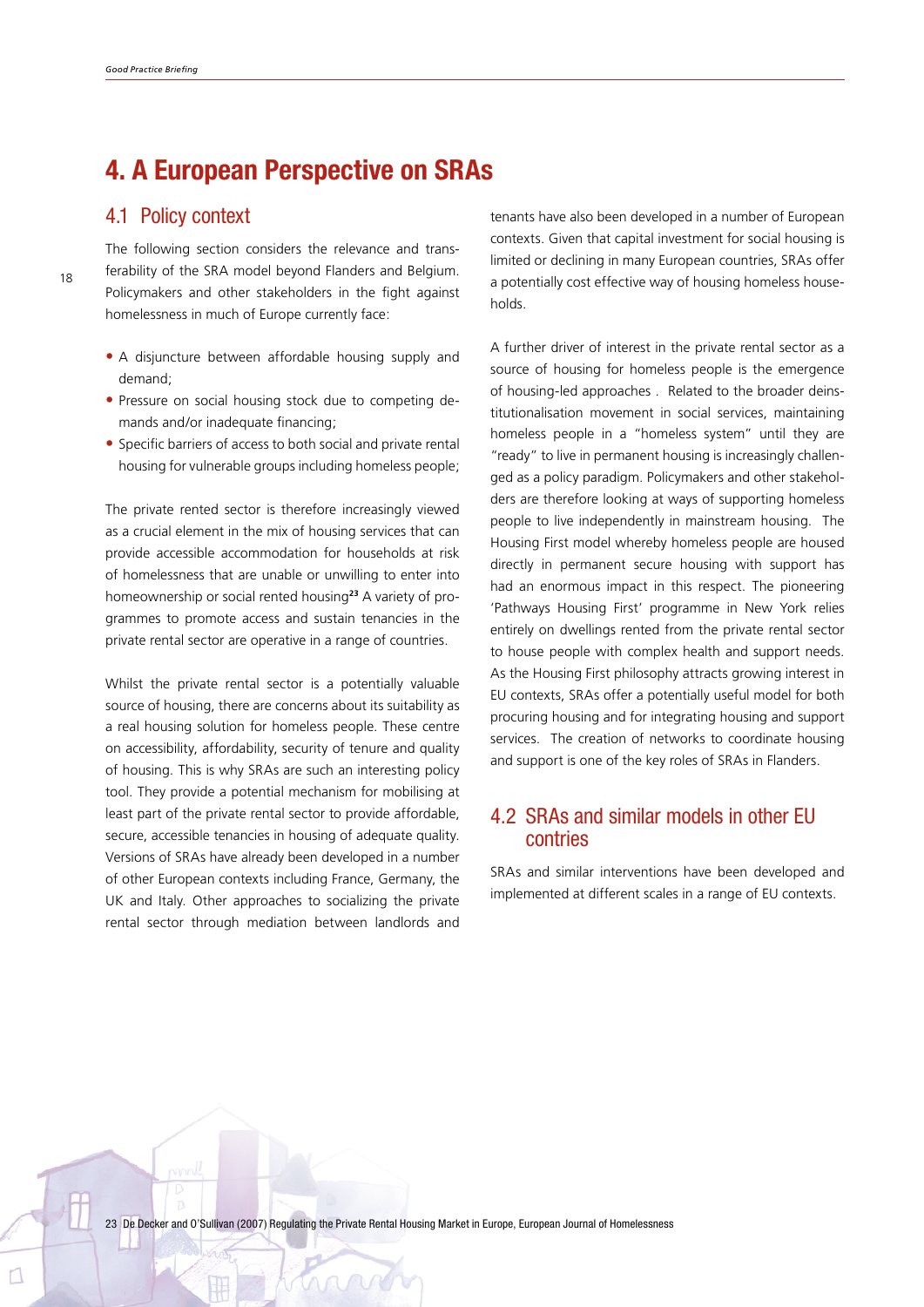#### AIVS and Solibail in France

In France SRAs are known as 'Agences Immobilière à Vocation Sociale (AIVS) and work under a specific trademark. Their aim is to increase the number of dwellings available for vulnerable people and improve the quality of accommodation at the bottom end of the private rental housing market.

Unlike Flemish SRAs, they do not sublet to tenants. Instead they work on the basis of a three year minimum warrant from the landlord. This entrusts them with rental management of the property. Tenants are offered a standard lease contract directly with the landlord. Although the rental mechanism is different, the French AIVS offer a very similar package to SRAs in Flanders. Key elements include:

- **•** Overall rental management;
- **•** Guaranteed payment of rent using a specific insurances on arrears;
- Judicial and fiscal advice;
- Support for refurbishment works if necessary;
- **•** Ensuring housing quality;
- Affordable rent for the tenant;
- Tenant support (normally organised in collaboration with a partner organisation)

AIVS are usually provided by NGOs in partnership local authorities. Operating within local homelessness policies, they are financed for staff costs and the provision of support to tenants. As in Flanders, a stressed housing market with a shortage of social housing available to certain vulnerable groups created an unmet social need. Innovation was provided by grass roots organisations over the 1980s and 1990s. As a result a national umbrella organisation was created in 1988. FAPIL (Fédération des Associations et des Acteurs pour la Promotion et l'Insertion par le Logement) brought together innovative grassroots NGOs providing various housing services to homeless people including

SRAs. In 1998, a specific financial support for organisations mobilising and managing rental housing for vulnerable people known as the AML (Aide à la médiation Locative) was introduced. The almost compulsory AML state aid has been since replaced by an optional aid from local authorities. However, this greatly facilitated the development of AIVS and they are now a well-established form of housing provision. In 2011, FAPIL counted 44 organisations operating under the AIVS trademark. In 2011, FAPIL members were managing 19,000 occupied housing units, of which 11,900 by were managed by AIVS. Despite broad recognition of their effectiveness, AIVS in France face a range of challenges including reduced budgets and a changing institutional context.

In addition to working via warrants, some AIVS let/sublet properties – just as other non-AIVS FAPIL members do. In order to promote this way of mobilzing housing, rental mediation schemes have been set up by state and local authorities. One of them is Solibail. Solibail is a new initiative in the French context. It is a specific State-backed 3 year rental contract designed to encourage private landlords to house people living in temporary accommodation for the homeless. The contract guarantees the payment of rent and bills as well as provision of rental management and support with renovation. Landlords can also benefit from tax reductions by engaging in this type of rental contract. NGOs have been financed by regional authorities to secure housing in the private property market via this type of contract for households with modest incomes that are currently living in temporary shelter. These NGOs act like Flemish SRAs in that they are the primary tenant and they sublet the property to the household. Some concerns have been raised in France that the tenancy provided by organisations acting under the let / sublet framework is less secure for the tenant.

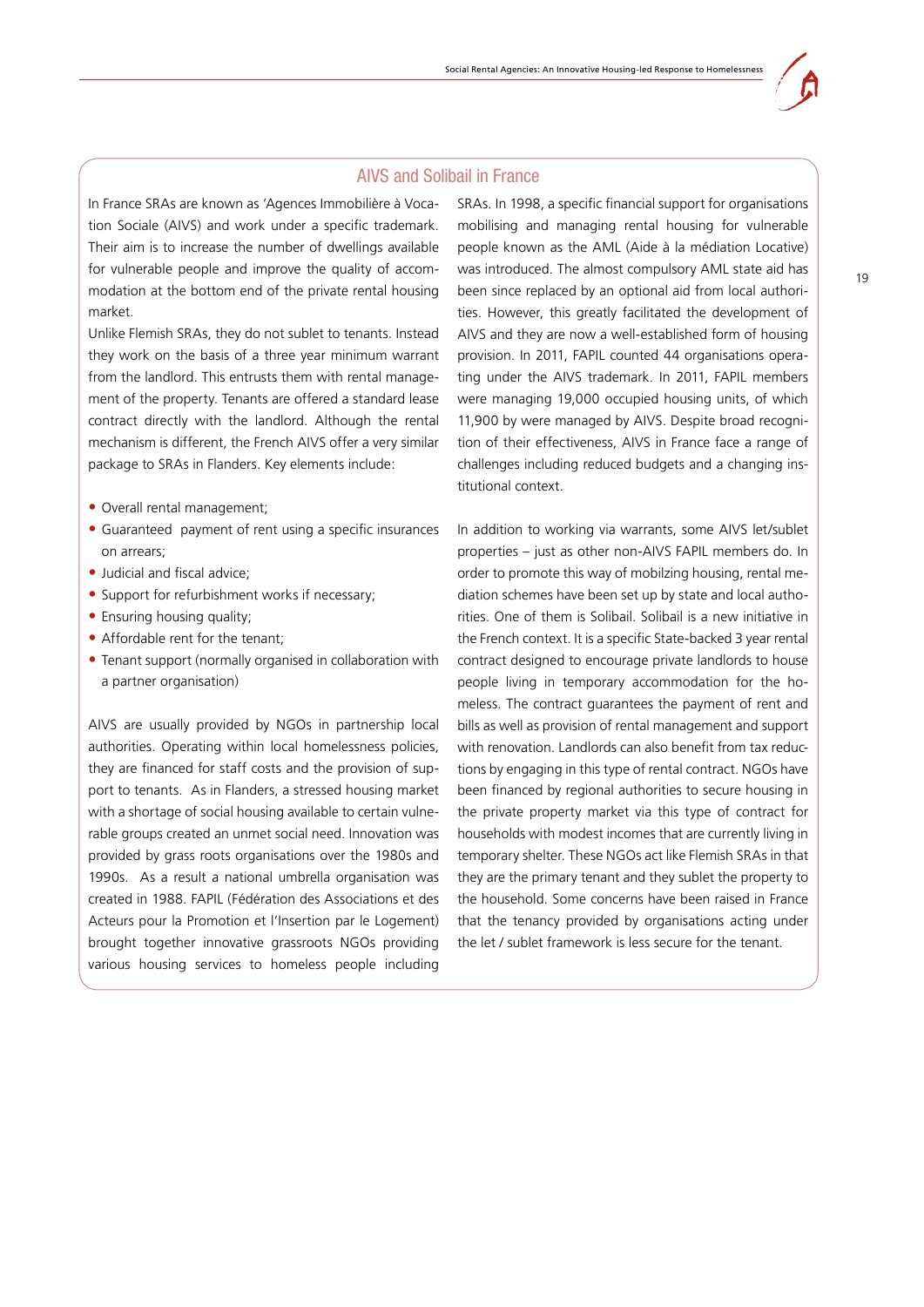#### Rental Mediation in Spain

Rental mediation refers to services that provide a "buffer" between landlords and tenants. These services take a variety of forms but have a lighter property management role and do not sublet to tenants. Provivienda, a Spanish NGO that provides housing solutions to homeless people in Madrid, provides a useful case-study of rental mediation.

Spain has a specific housing context. Recent years have seen high house prices, a lack of social housing, a low percentage of rented houses and high rents. This has been in combination with a high proportion of empty houses and the highest percent of secondary housing in Europe. The current housing crisis and the dramatic falls in house prices have increased pressure on the rental market.

Since its foundation in 1989 Provivienda has been committed to seeking housing solutions for homeless people. The organisation works mainly within the private rental market. It provides a programme designed as a housing support mechanism for people at risk of, or experiencing homelessness or social exclusion. The programme involves a system that guarantees rent payment and tenant stability through

endorsement by the association against possible defaults during the first year of the rental contract. This guarantee can be extended for a subsequent year. These guarantees are offered to encourage landlords to rent their properties, despite the misgivings that they may have, such as being reluctant to rent to certain groups and anxiety about nonpayment of rent because the tenant lacks an employment contract or has a precarious contract. All homes are visited to ensure that they are in good habitable condition in terms of minimum physical, architectural, and security standards, and in terms of basic amenities.

On the basis of individual assessment, Provivienda provides support services to vulnerable tenants. Normally, this support will last a minimum of one year to achieve the goal of autonomy and residential stability but this is flexible and adapted to the users' needs. A networking approach is used to link up with external support services in areas such as employment, health, training and leisure.

The program housed 213 people in 67 homes in Madrid in 2011. It currently manages 107 homes across the city.

### 'Soziale Wohnraumhilfen' (Housing Assistance Agencies), Germany

SRAs are well-established in Germany in the form of 'Soziale Wohnraumhilfen' or housing assistance agencies.This model developed in the 1980s in a similar context to SRAs in Belgium. However, the model was not promoted and regulated at regional or national state level as in Belgium and projects have therefore remained local initiatives i.e. "scaling up" has not occurred to the same extent. The agencies acquire housing for a range of vulnerable target groups, including homeless people. Most rely on the private rental sector for this, although others are involved in construction of new dwellings. Most housing assistance agencies have two streams of activity. The first is to carry out rental management and tenantlandlord mediation. Like in Belgian SRAs, this involves guaranteed payment to landlords over long leases and prevention work and early intervention to avoid eviction. The second stream of activity is floating social support. The need for support and the nature of support offered will depend on the individual tenant. Support is often provided by a second organisation through a partnership arrangement. Usually housing assistance agencies employ commercial employees specialised in rental management, as well as social workers. The agencies are financed from subsidies of different state agents as well as from church funds, and to a smaller extent from donations and own-income.

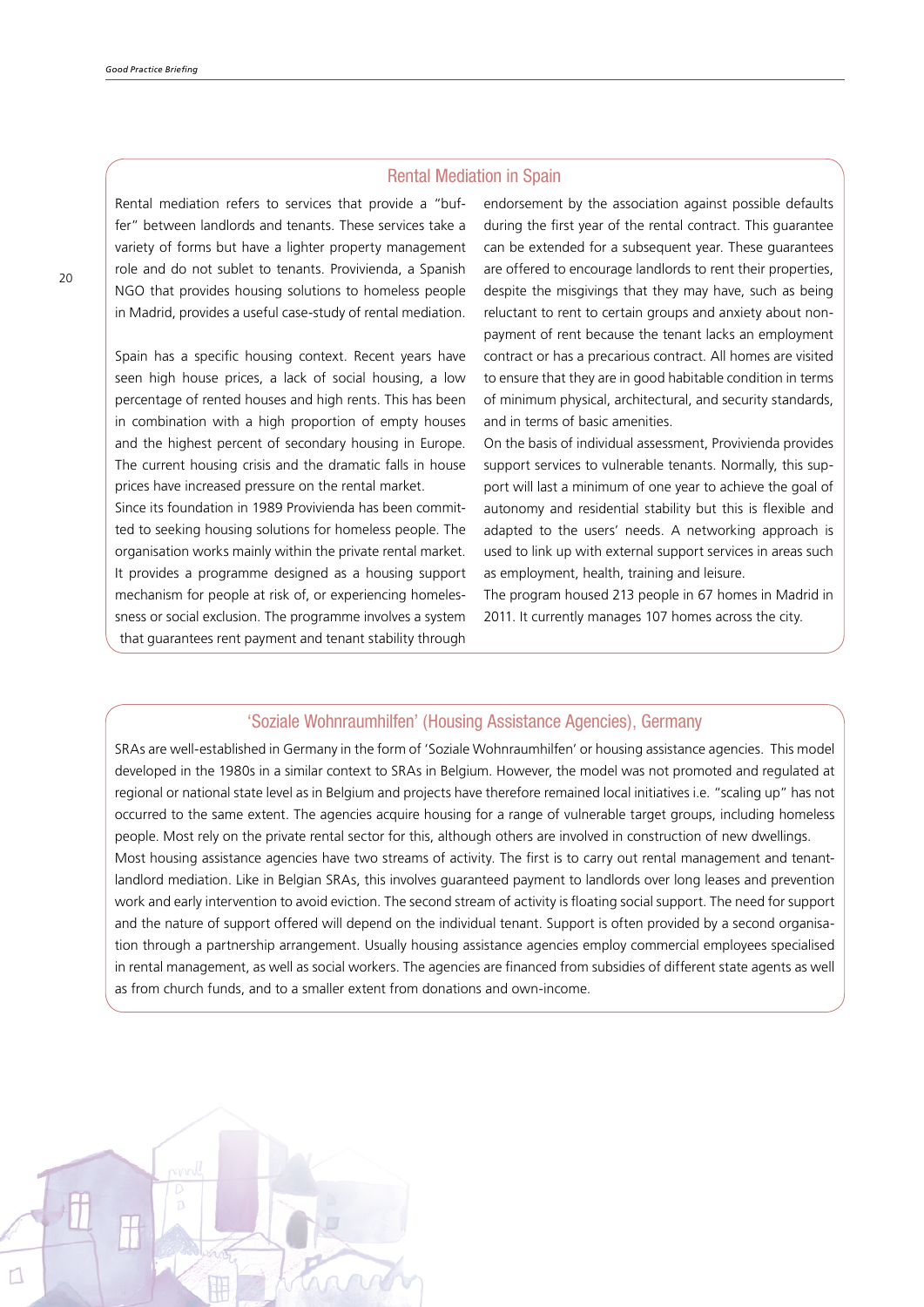

### Real Lettings Rental Agency, London UK

Real lettings is a social enterprise business operated by the homeless service provider Broadway in London. Real Lettings was developed in response to the large shortage of social housing (council or housing association) available to people who are homeless or living in temporary/supported accommodation in London.

It offers landlords guaranteed rent (including when the property is void), leases of 3-5 years, no administration costs, property and tenant management including regular property inspections, property inventories and a guarantee that properties are returned in the same condition as leased.

Real lettings leases properties and then offers assured shorthold tenancies to people with a history of homelessness, or who are currently vulnerable to homelessness. It does not require the upfront rent or deposit that is usually expected on the private rental sector.

Working with staff at Broadways hostels and supported housing as well as local authortities in London, Real Lettings moves people into affordable private sector properties in London and supports them in their tenancies to ensure the tenant succeeds in managing and maintaining their new home. It provides a support package to help tenants maintain their tenancy.

#### Rental Accommodation Scheme, Ireland

In Ireland, a Rental Accommodation Scheme was introduced in 2005. Through the scheme, local authorities can use the private rental sector to house persons who have been assessed by the housing authority as having a long-term housing need or who have been receiving a rent supplement for more than 18 months. Rent Supplement is paid to people who have been living for 6 months of the past year in accommodation for homeless people, private rented accommodation that they can no longer afford, an institution, or who have been assessed by the local authority as eligible for and in need of social housing. Under this scheme, local authorities lease properties from private landlords. Tenants pay a lower than market rent to their local authority based on the differential rent system. The local authority takes on management responsibilities including rent collection and guarantees a prompt, contract rent payment, payable monthly in advance for the duration of the contract, even if the property is vacant. The lease period will be negotiated between the local authority and the landlord. It can be for a minimum of 4 years (according to the Residential Tenancies Act, 2004) or more.

These case studies exemplify the growing interest in the private rental sector as part of the solution to homelessness, and the key role that SRAs can play therein. The final section of this paper makes a number of recommendations about how these experiences can be built upon in order to inform future policy making in the area of homelessness.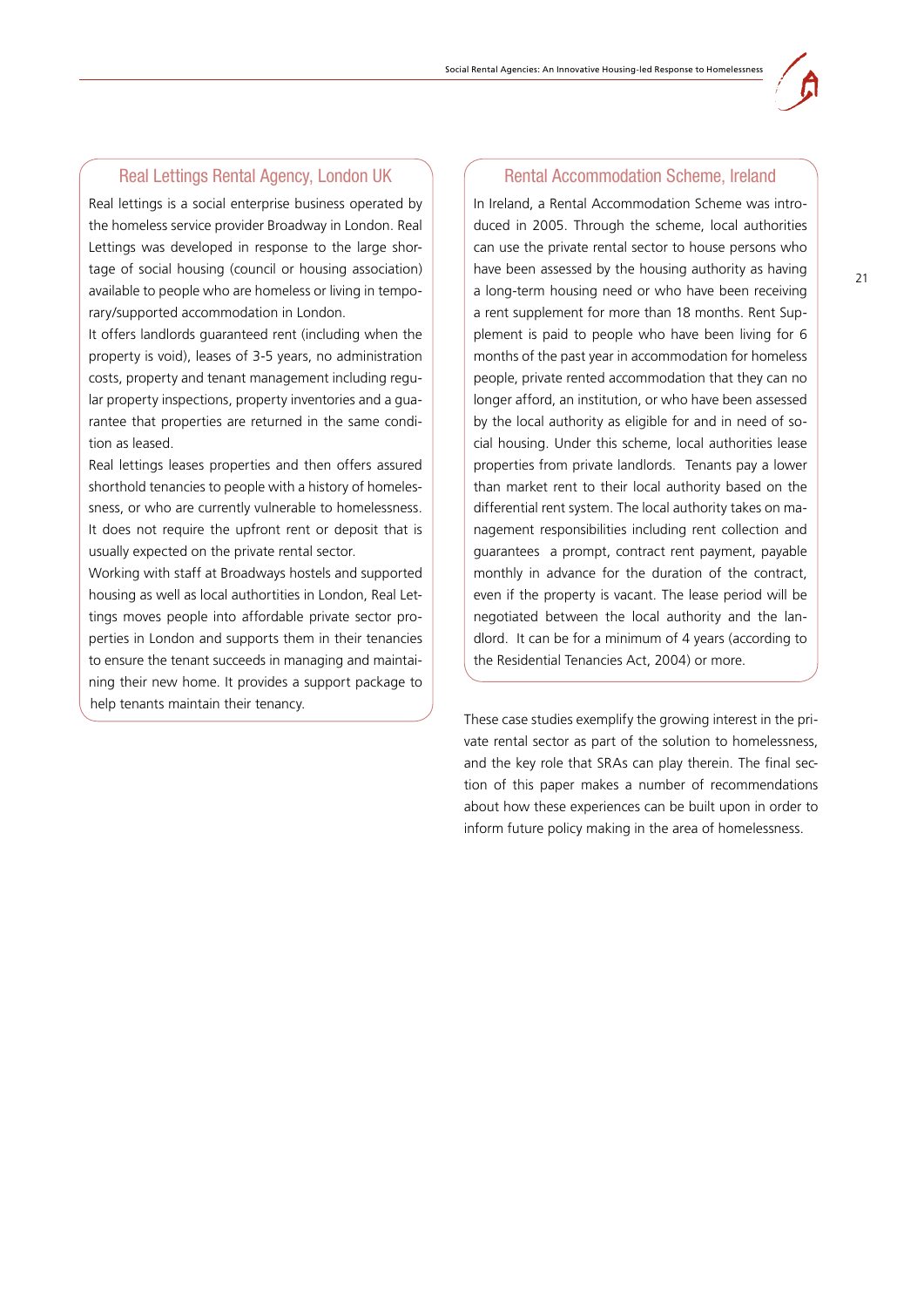## <span id="page-21-0"></span>**5. Conclusions and Recommendations**

### 5.1 Conclusions

This briefing shows that the SRA model is a social innovation that can play an important role in tackling homelessness. It has demonstrated how the model developed as an innovative housing-led approach in Flanders over the 1980s and 1990s. The model was able to respond more effectively than existing services to the inadequately met housing needs of people facing homelessness and exclusion. Due to its success in allowing homeless people to exit homelessness and maintain a long-term reasonably secure tenancy, it has now become an established part of housing policy in Belgium. SRAs and similar models have been developed in a range of European contexts. This reflects growing interest in the role of the private rental sector in tackling homelessness.

The SRA model is compelling because it seems to succeed in mobilising at least part of the private rental sector to provide affordable, secure, accessible tenancies in housing of adequate quality for people who are homeless or facing housing exclusion. SRAs can respond to unmet social needs by specifically targeting those in the most acute situations of housing need, as demonstrated by the allocation systems develop in Flanders. In this way, they are able to activate existing private rental housing to address a significant policy gap.

Furthermore, it seems that SRAs have potential to facilitate the integration of housing and support services. Whilst the primary function of SRAs is procuring and managing housing, they also play a service brokerage role to ensure tenant support. This is an important element of the model given the growing recognition that homelessness policies should offer permanent housing solutions as early as possible to people are homeless.

There are a number of limitations to the SRA model. One potential limitation is the affordability of SRA housing to its target group. SRAs can only function where incomes, including welfare payments linked to housing costs, are adequate to cover the negotiated rent. Of course, this is related to the functioning of the private rental market, the overall housing market and relevant welfare policy. There are additional policy tools that could help make lower rents sustainable in the eyes of landlords e.g. fiscal incentives. Another potential limitation is the profile of landlords likely to be attracted by the scheme. Research in Flanders**<sup>24</sup>** has shown that the landlords working with SRAs tend to be small operators, with a majority renting out only one dwelling. Interestingly, even when the landlords do rent out more than one dwelling, they tend to employ a "double rental strategy" to get the most out of their portfolio. Landlords working with SRAs also tend to be older than average and have often bought the property for either themselves or their children to live in at a later stage. This profile suggests that SRAs will only ever attract a limited share of landlords. Whilst the evidence base regarding these limitations is underdeveloped, it is important to take them into account and to recognise that SRAs can provide part of the solution to homelessness.

### 5.2 Recommendations

The EU's social innovation and experimentation agenda should support the development of evidence about the effectiveness of SRAs as a tool in the fight against homelessness. In this respect, FEANTSA makes the following recommendations:

- **•** Public authorities responsible for homelessness in the Member States should consider testing SRAs as an innovative response to homelessness in their policy contexts. Social experimentation projects and/or pilot projects should be used to test the model. Testing should provide evidence on effectiveness from beneficiary and landlord perspectives, limitations, effective working methods and cost effectiveness. Homeless service providers should be involved as partners in testing and developing the evidence on SRAs.
- The EUPSCI programme should support the testing and, where relevant, scaling up SRAs through social experimentation projects as well as mutual learning and transnational exchange. Homeless service providers should be involved as key levers in scaling up the SRA model.

24 De Decker, P. (2009): Social rental agencies : still a splendid idea?, in: European Journal of Homelessness, vol 3, December, p. 217-232.

 $Q \cap Q$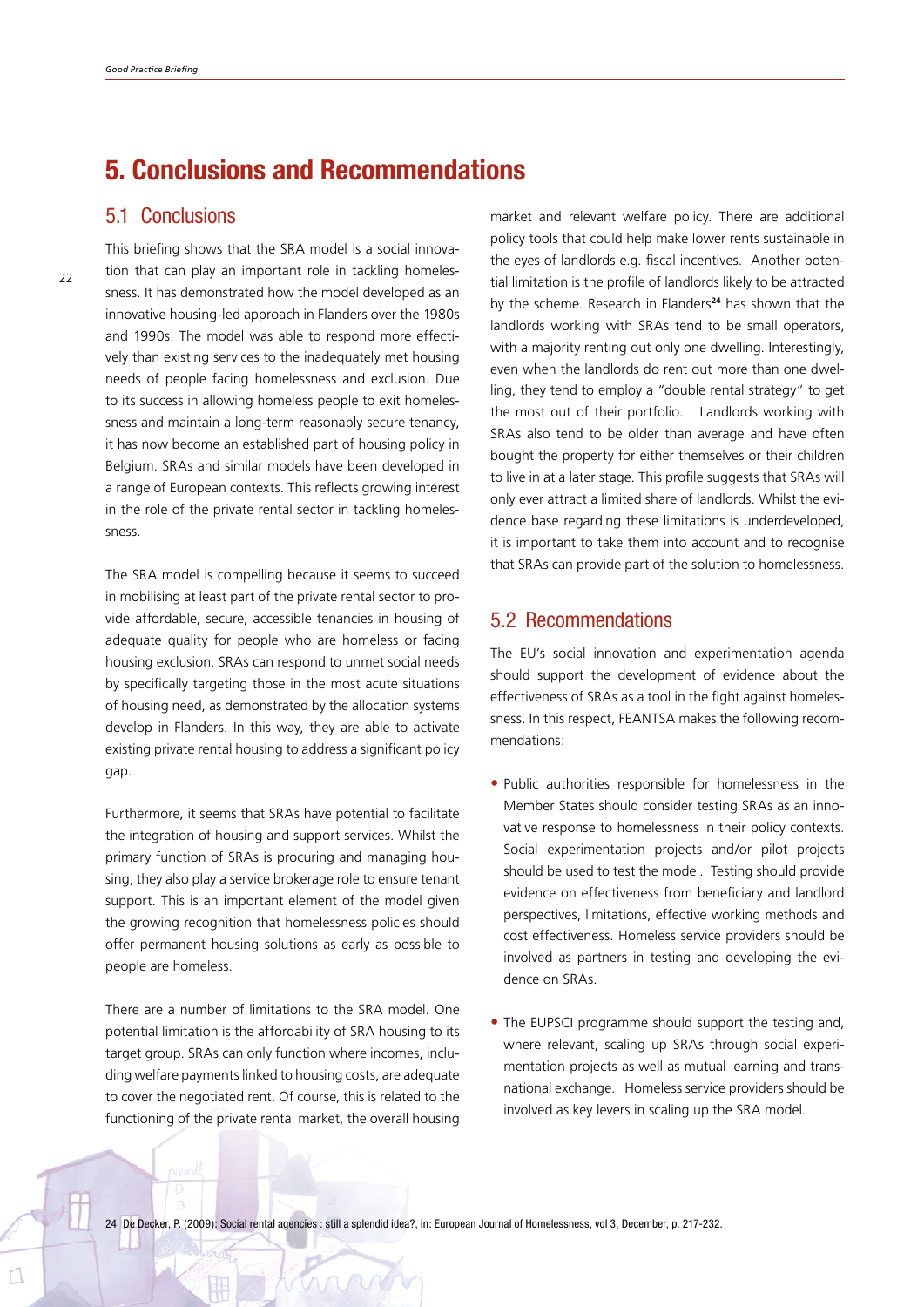

- The structural funds should be used to support the testing and scaling up of effective housing-led approaches to homelessness, including SRAs, as far as the evidence generated through testing demonstrates their effectiveness and appropriateness.
- **•** Both the European Platform against Poverty and the Social OMC should support mutual learning and transnatio nal exchange on SRAs between policymakers in the area of homelessness. One useful tool in this respect could be a peer review hosted by Belgium on the SRA model.
- EU-level research into the different policy options available to deliver long-term housing-led solutions to homelessness, including SRAs, should be supported, inclu ding by the FP7 and Horizon 2020 programmes.